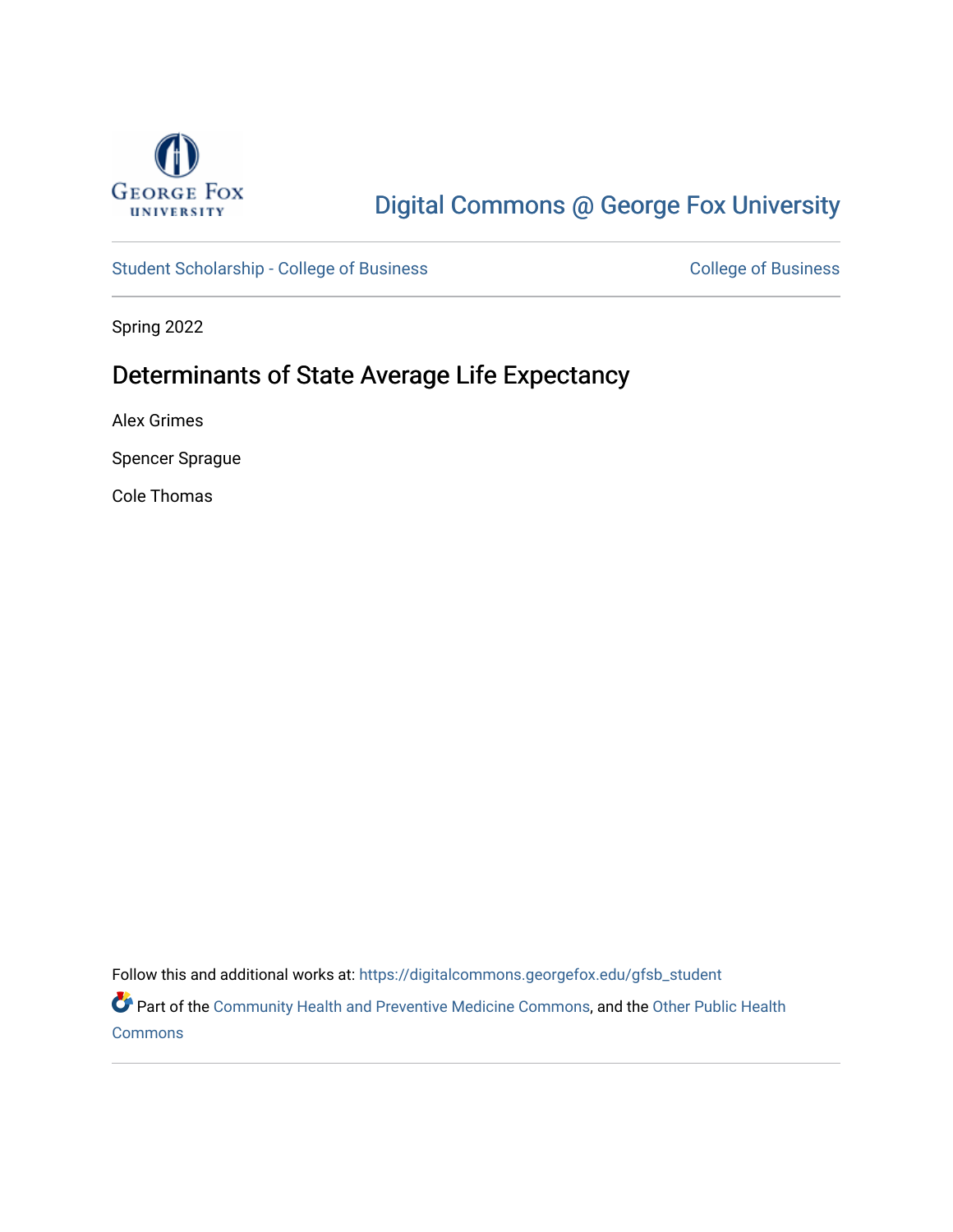Alex Grimes, Spencer Sprague, and Cole Thomas George Fox University Determinants of State Average Life Expectancy Faculty Advisor: Mitchell Priestley Spring 2022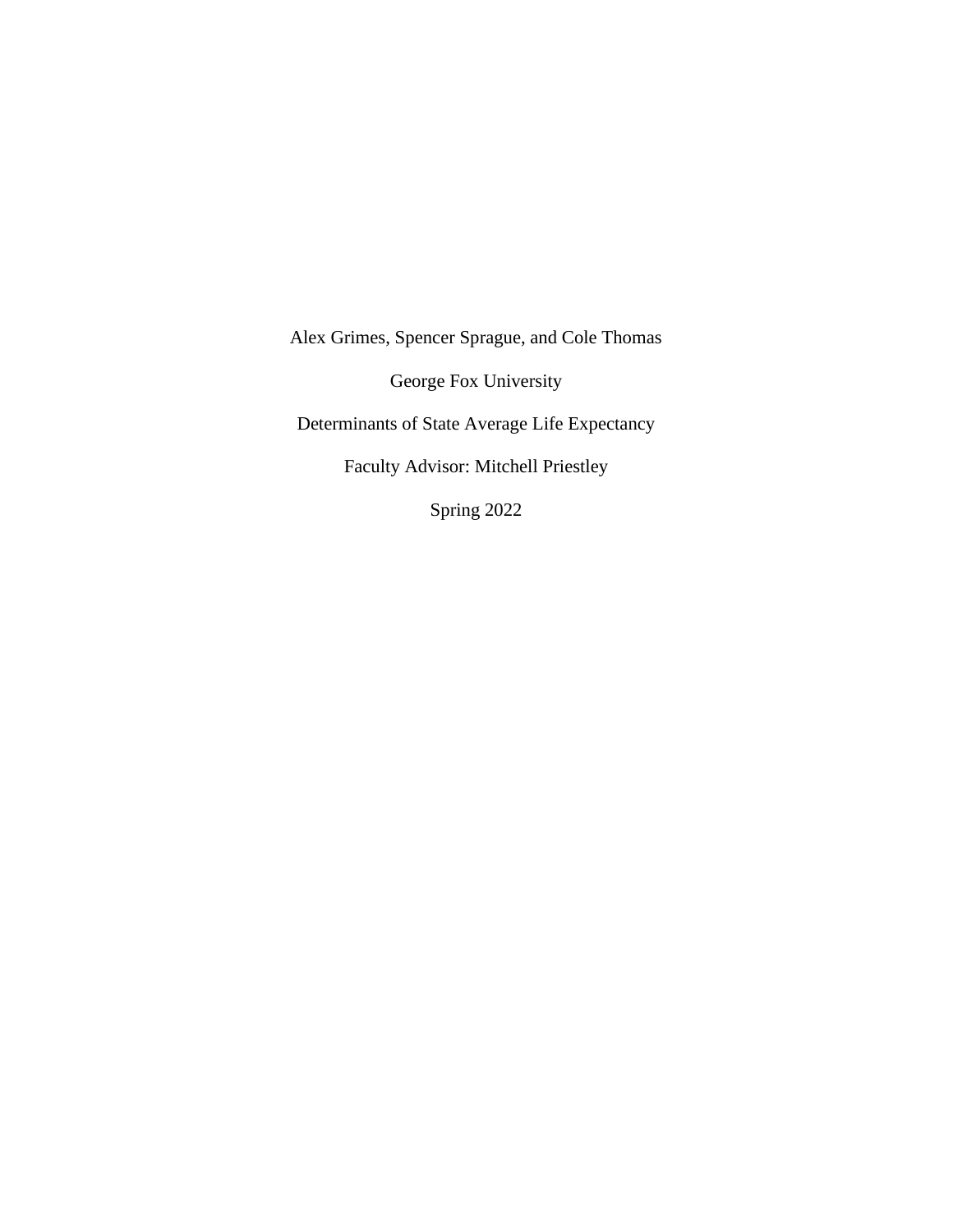#### **Abstract**

In this paper, our dependent variable is average life expectancy by state in the United States. The purpose is to determine which factors have an impact on average life expectancy, as well as the magnitude of these impacts. While other studies have been conducted on life expectancy, our focus is different in a subtle but important way. Rather than centering on individual life expectancy, studying factors like "activity" or "genetics," we focus on the broader population in a state and which factors affect life expectancy on a macro-scale. There is little known about this topic that isn't in direct reference to life expectancy for a single person, and we found that some commonly held beliefs about life expectancy, which may be based on studies such as these, were contradicted by this study. For example, it is understood that women tend to live longer than men (Disabled World). Yet, in our analysis, although all but 4 states were majority-female, we found that states with higher proportions of men have higher average life expectancies. This appears to be contrary to the other findings, but we explore our hypothesis as to why this may be the case. The information contained in this study could be useful to state legislators for determining policies that affect the variables in question. For example, we found that obesity rates have a negative correlation with life expectancy. This understanding could be used to sponsor state health campaigns that attempt to reduce obesity rates, raising their state's average life expectancy. We used OLS regression analysis and found that the percentage of smokers had the largest impact on life expectancy in a state, while the least impactful, though still significant, factor we found was the percentage of uninsured individuals. The information provided here on these factors could, perhaps, embolden anti-smoking and health care campaigns in states across the country.

#### *JEL classification:* A1; I10; I13

*Keywords:* Life Expectancy; Percentage Regressors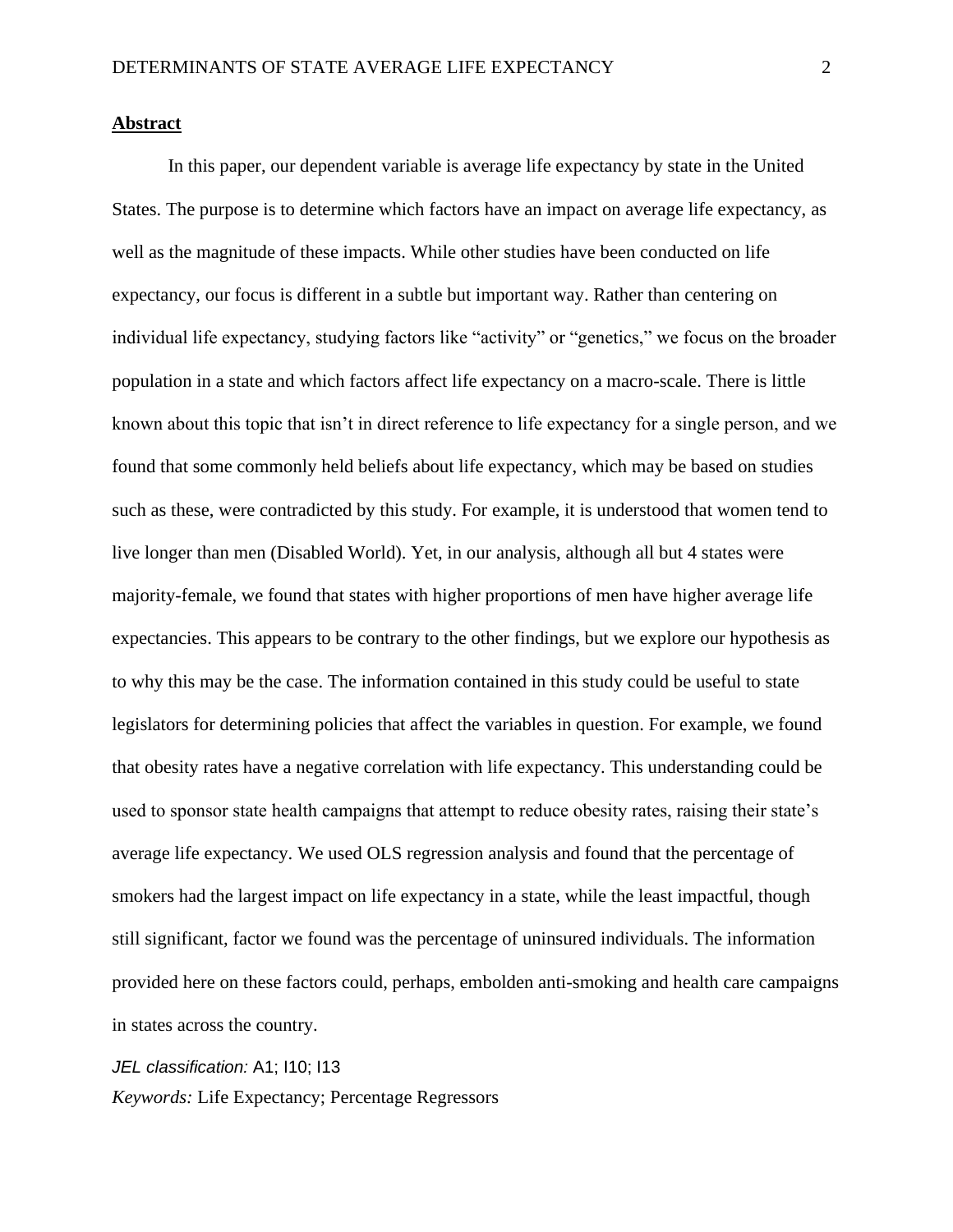#### **Research Question**

On a state-by-state basis, what factors impact average life expectancy, and what is the magnitude of their impact?

#### **Section 1: Introduction**

In 2021, the FDA advanced policy on banning certain types of cigarettes (U.S. Food and Drug Association, 2021). This policy is mainly focused on preventing young people from nicotine addiction, but the auxiliary effects of this policy will relate to average life expectancy, because cigarette smoking is a determinant of average life expectancy. The U.S. is still forming official opinions and policies on factors that impact life expectancy such as obesity and smoking. Understanding how factors like these affect average life expectancy is influential in policymaking, because it is crucial to understand, as well as possible, the items to which the policy relates.

Since we know that smoking decreases not only individual life expectancy but is a major factor in average life expectancy within a state's population, efforts to reduce smoking could be emboldened and become more successful. This is similarly true for obesity. Obesity is heavily linked with several of the leading causes of death in the United States, according to the Centers for Disease Control (No Date). While it is true that people rarely die directly from obesity, it is a major determinant of several leading causes of death, such as cardiovascular disease. Obesity affects such a large number of individuals in the U.S. that it has become a major determinant of average life expectancy (CDC, No Date), while other, similar factors (e.g., violent crime, traffic accidents, suicide, etc.) remain largely insignificant, as demonstrated in this study. Additionally, understanding the effects of factors like obesity and smoking may influence individual behavior.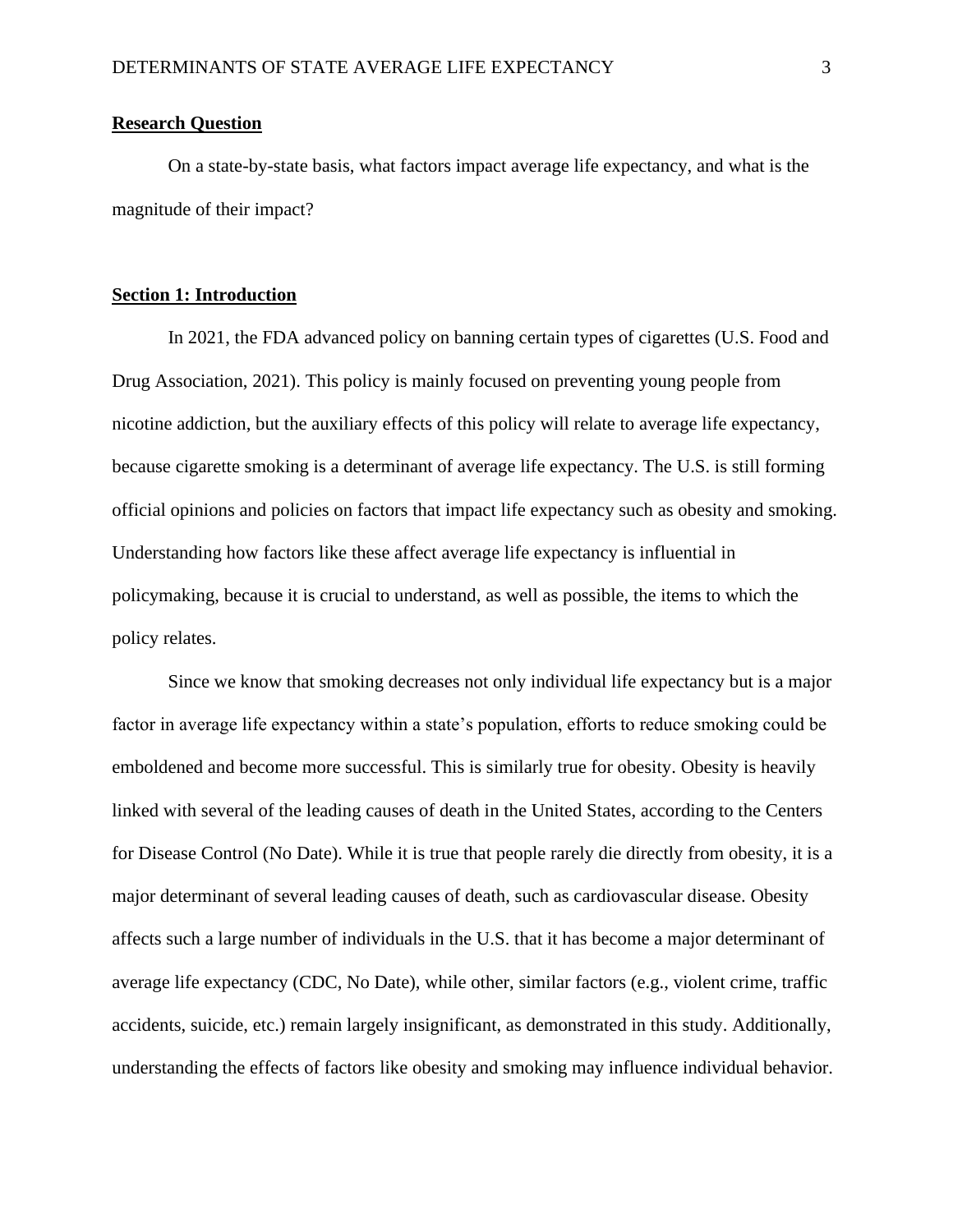A person who may be considering whether to start smoking (or someone who is considering quitting) may be inspired by the magnitude of the effect smoking has on a large population. This study will provide clarity on which factors have the greatest impact on average life expectancy and highlight them for future consideration.

There are only five states that have a majority male population. The other 45 states have a majority female population, albeit with varying margins. Surprisingly, we found that states with smaller margins had a higher life expectancy. That is, states whose male-female proportion was closer to 50-50. This is surprising because it is commonly understood that women tend to live longer than men, leading us to the hypothesis that the higher the population of women, the higher the life expectancy. However, this was not the case. The regressor with the largest coefficient, *Mfrom50*, measures the "distance" between and "direction" of the male proportion and .50 (exactly half the population), then multiplies that number by 100 to get an integer. This produces a negative number for states whose male proportion is below .50 and a positive number for states with a male proportion over .50 (e.g., a .47 male proportion will produce the integer -3, and a .51 male proportion will produce the integer 1). *Mfrom50* has a positive relationship with a state's average life expectancy. This contradicts our hypothesis that a higher female proportion would produce a higher life expectancy. However, we must take care not to confuse the issue. This does not suggest that having "more males than females" in population would produce higher life expectancies; only that having a proportion of males that approaches .50 tends to increase life expectancy for that population. We do not have nearly enough observations (only five) of maledominant populations to draw conclusions about them.

We used three other variables in our regression: *Smokers*, *Obesity*, and *Uninsured*. *Smokers* and *Obesity* measured the percentage of smokers and self-reported obesity in each state,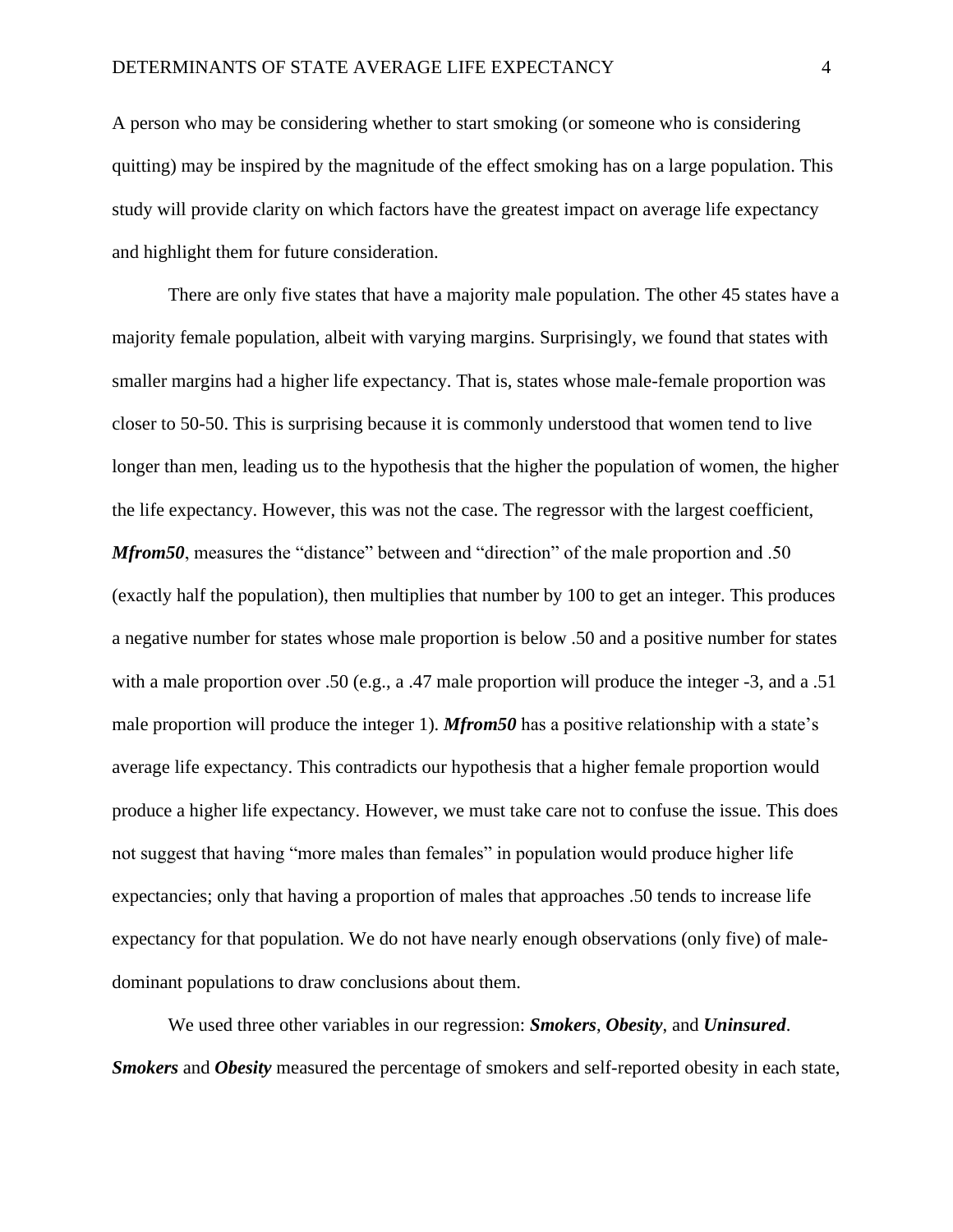and *Uninsured* measured the proportion of uninsured individuals in each state. Of these three, *Smokers* was the most impactful to life expectancy, followed by *Obesity* and *Uninsured* respectively. Smoking has a high impact on life expectancy which was what we expected, however, we were surprised to learn that it was more impactful than obesity. The idea that obesity is connected to the leading causes of death in the U.S. led us to the hypothesis that it would be the most impactful variable. That said, a weakness of our *Obesity* variable is that it is self-reported. The Centers for Disease Control (CDC) collected these data on a voluntary basis and did not provide any sort of BMI benchmark for reporting that we could identify. It's possible that, had they used a benchmark, the data would be different, because some people may incorrectly believe they are obese, while others may incorrectly believe they are not.

For *Uninsured*, we expected it to be impactful and have a negative relationship with life expectancy, but we assumed that it would be only mildly impactful when compared to other factors. This proved to be the case with our regression, so our hypothesis was confirmed for this variable.

All in all, *Mfrom50* and *Obesity* surprised us by contradicting our hypotheses, but *Smokers* and *Uninsured* produced results that supported our hypotheses.

The paper first discusses our data overview which provides detailed information on every variable that we used. This includes those we measured but chose not to use in our regression analysis, as well as the reason why we chose not to use them. This will be followed by the methodology we employed to obtain our results, followed by our results and interpretations, and finally, the conclusions that can be drawn from our results.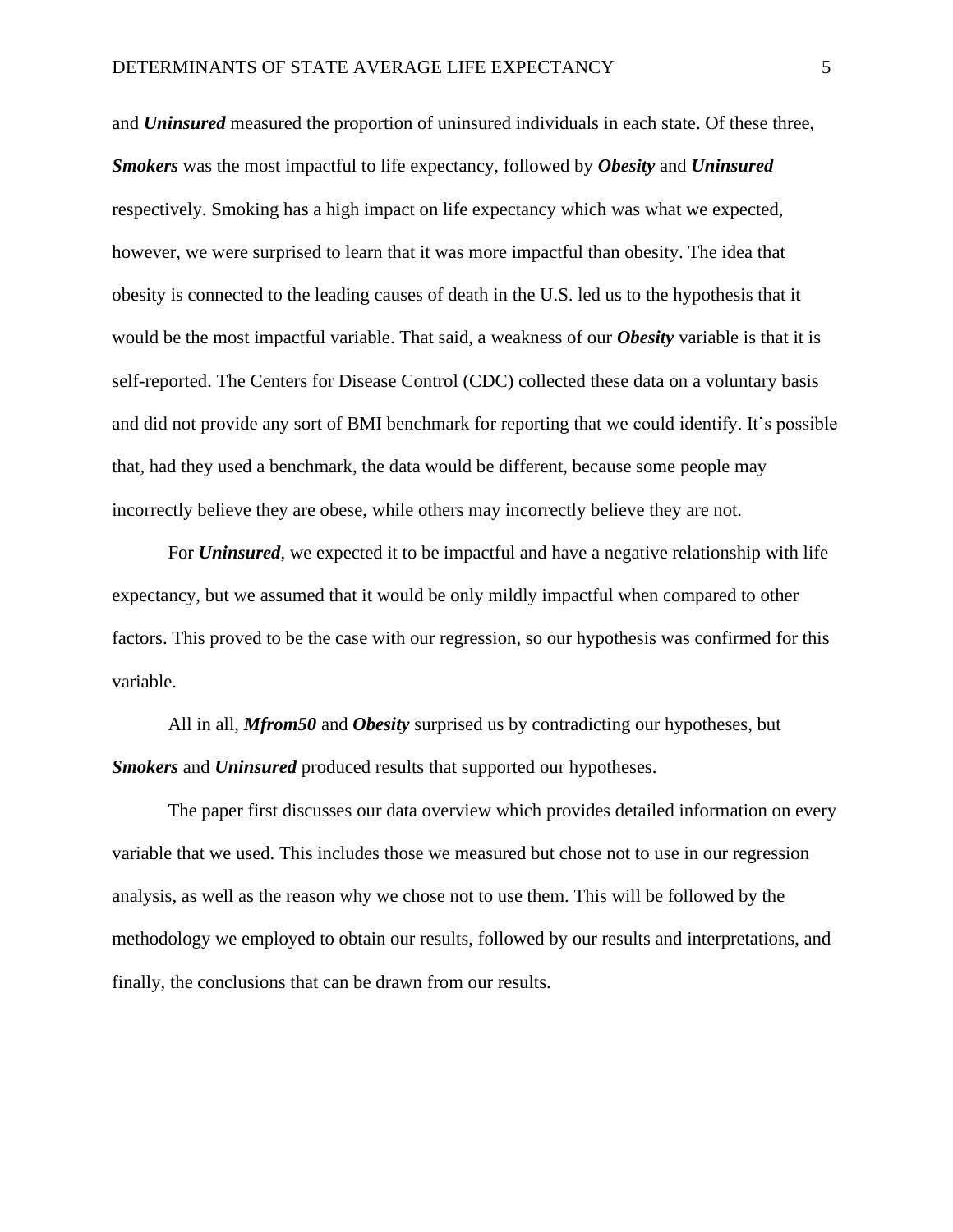#### **Section 2: Data Overview**

The data sets used in this study are sourced between the years 2018 and 2020 depending on the variable. When selecting our data sources, we attempted to collect data from the most recently available year, while still reliably sourcing our information. With this principle in place, all of the data we collected fell within a three-year period of each other. While not all data are sourced from the same year, this should not be a problem, as there is minimal variation year-toyear among the regressors we looked at. Seeing as all of the data sets are sourced between 2018 and 2020, we will be predominantly studying regressors based on data from before the COVID-19 global pandemic. Seeing as the global pandemic started in the late winter of 2020, portions of our data sets will include data occurring during the pandemic; however, the main purpose of this study is to analyze data independently from the global pandemic and not centered around the potential impact of the COVID-19 pandemic on our variables.

*LifeExpectancy* is our dependent variable. These data represent the average life expectancy at birth for each state in the year 2018. With these data, we found that the average life expectancy for all 50 states ranged between 74.4 years and 81.0 years, with a mean of 78.2 years (Life Expectancy at Birth by State). For all variables, see **Table 1** for the full summary statistics. The data set used is from the Center for Disease Control and Prevention (CDC) and is based on Census Data from the U.S. Census Bureau. Since we are collecting and analyzing data on a state-by-state basis in this study, much of our data is based on census data and survey data collected from the U.S. Census Bureau, which provides the CDC with census information. While these survey data are often self-reported, we attempted to collect data for each state using the most reliable and accurate sources possible. The CDC and the U.S. Census Bureau were some of the most trustworthy outlets to source our data.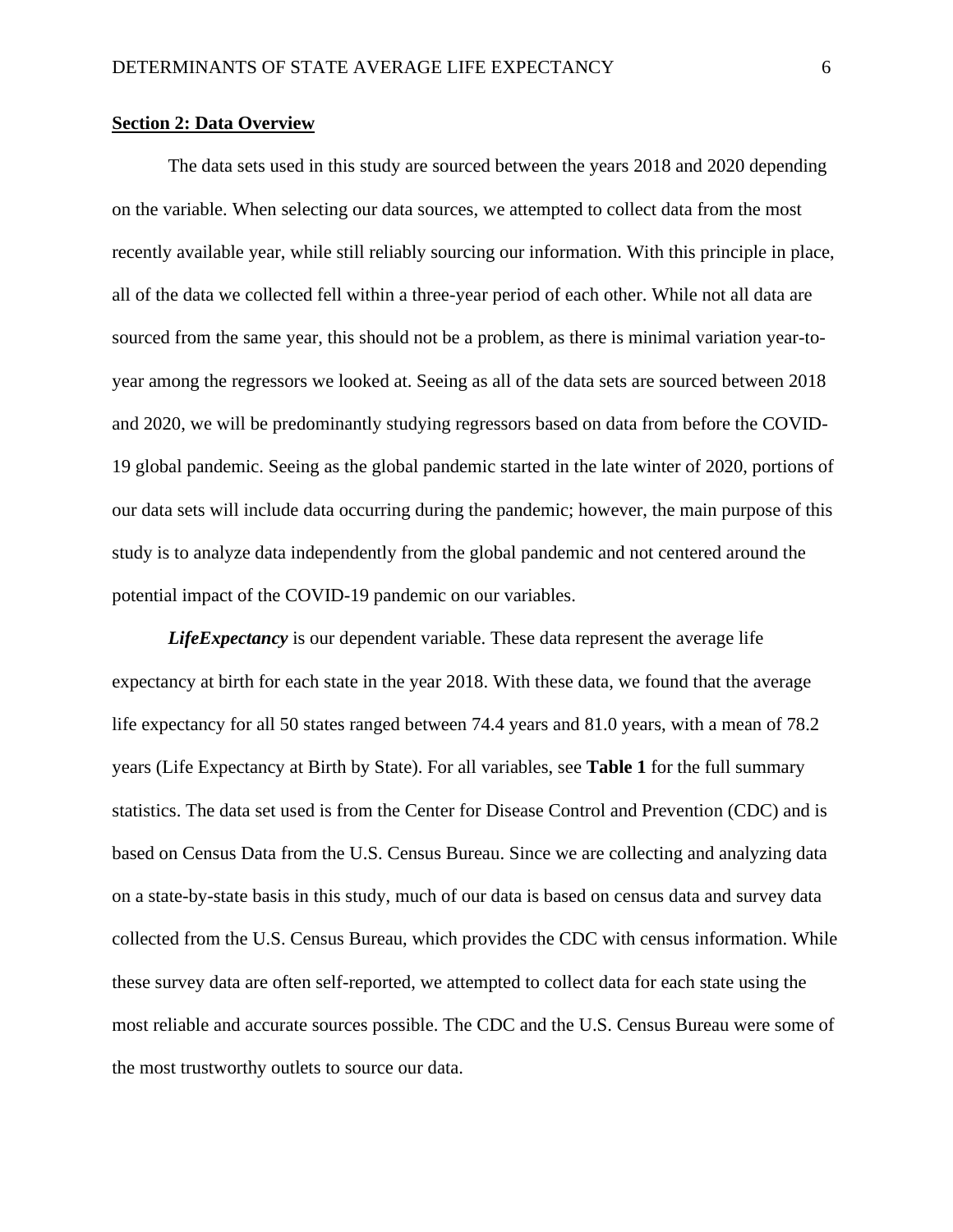*Smokers*, *Obesity*, and *SmallRiskFactors* were sourced from the CDC. For our *Smokers* variable, we collected data from 2018 for the percentage of adults (18 or older) in a state who are currently smokers. The CDC described current smokers as "people who reported smoking at least 100 cigarettes during their lifetime and who, at the time they participated in a survey about this topic, reported smoking every day or some days" (Current Cigarette Smoking among Adults in the United States). For the *Obesity* regressor, we collected data on the percentage of people in 2020 who are obese for each state (Adult Obesity Prevalence Maps). Body Mass Index (BMI) is typically the metric used to determine if an individual is obese. Individuals with a BMI of over 30 are considered to be obese (What Is the Body Mass Index (BMI)). However, these data were based on individuals who self-reported being obese, which is a potential limitation to the validity of these data. Despite this, the CDC is a reliable outlet to source this information. Lastly, from the CDC, we collected data for our *SmallRiskFactors* variable. Within this variable, we included drug overdose deaths per 100,000, suicides per 100,000, and vehicle accident deaths per 100,000 for each state in 2020 (see Variable Descriptions below). Data for drug overdoses per 100,000 and suicides per 100,000 were collected via the CDC (Drug Overdose Mortality by State; Stats of the State – Suicide Mortality). However, data for vehicle accident deaths per 100,000 were collected from the Insurance Institute for Highway Safety, a nonprofit organization that sources data from the U.S. Department of Transportation's Fatality Analysis Report (Fatality Facts 2019: State by State).

Another source we used for data collection was the Kaiser Family Foundation (KFF), a non-profit organization that uses the Census Bureau's American Community Survey (ACS) to obtain data. We utilized KFF to find our data for the *Uninsured* variable. For this variable, we collected data on the proportion of the population that does not have health insurance for each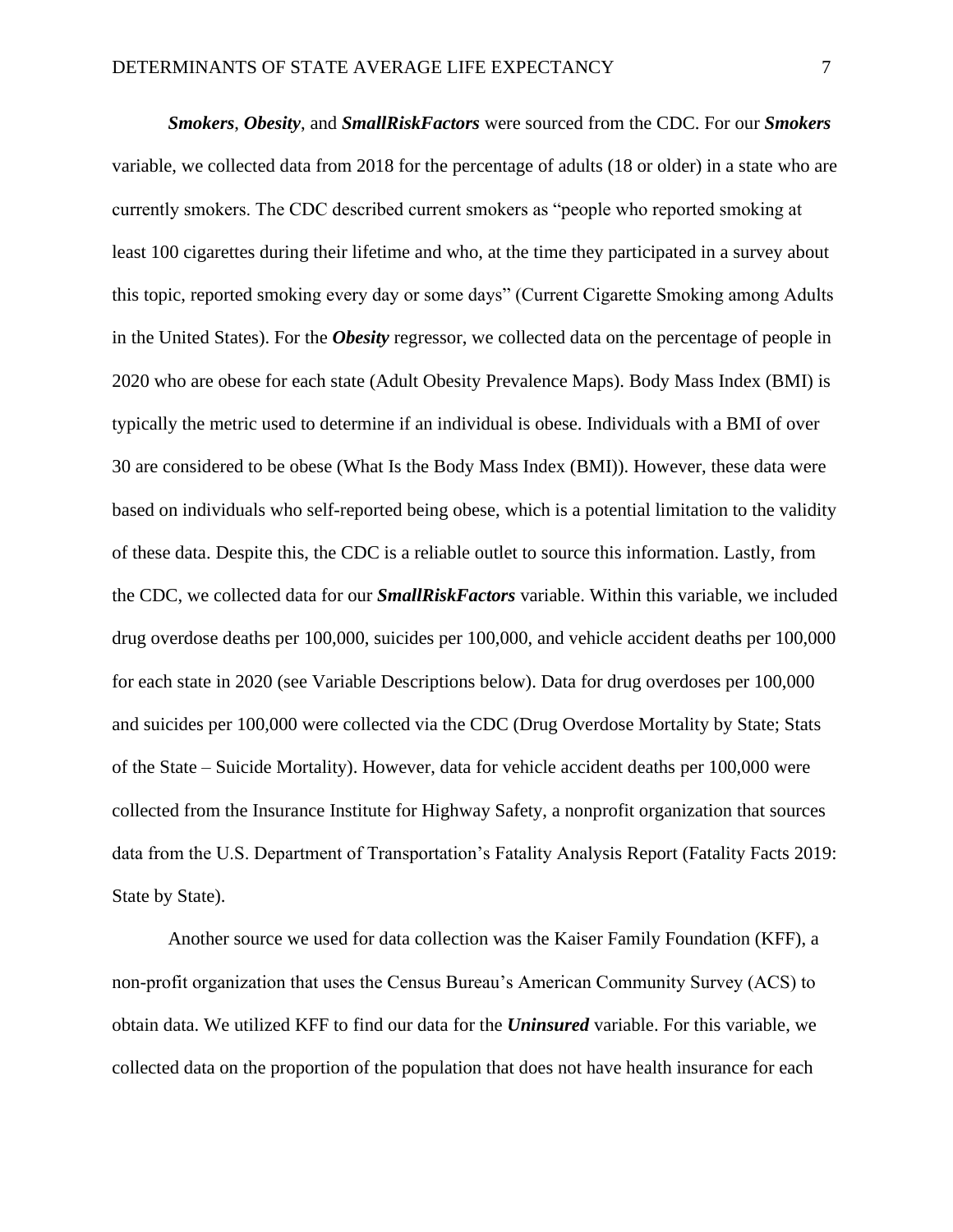state in 2019 (Health Insurance Coverage of the Total Population). For the *Mfrom50* variable, we also obtained data from KFF, giving us the proportion of males and females for each state in 2019 (Population Distribution by Sex (CPS)).

To find high school graduation rates for our *HighSchool* regressor, we used data from the National Center for Education Statistics (NCES), an organization that collects education-related data from around the country. Using NCES, we found data for the average public high school graduation rate in each state for 2018 (*Public High School Graduation Rates*). One limitation of this regressor is the high school graduation rates only includes public high schools.

Another source we utilized was the Federal Bureau of Investigation (FBI). We gathered census data from the FBI to get observations for our *ViolentCrimeRate* variable. This data set measures the number of violent crimes per 100,000 people in each state for the year 2019 (Crime in the United States).

Lastly, for our *MHI1k* regressor, we collected data directly from the U.S. Census Bureau, which also relies upon surveys to collect their data. From the U.S. Census Bureau, we obtained data measuring the median household income for each state in the year 2019 (Bureau, US Census).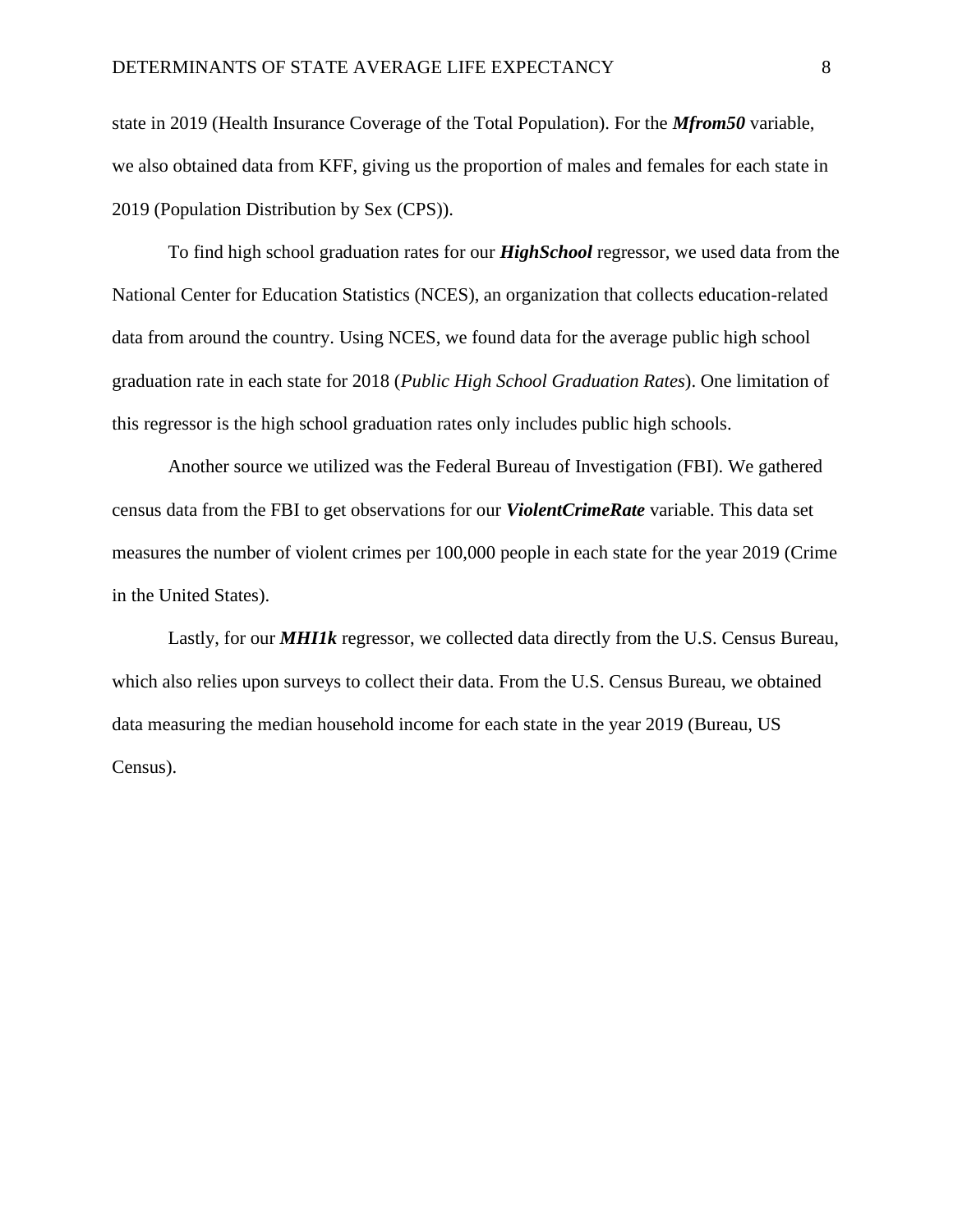## **Table 1**

#### Dropping MHIlk: string-valued series

|                  | Mean       | Median    | Minimum    | Maximum      |  |
|------------------|------------|-----------|------------|--------------|--|
| LifeExpectancy   | 78,220     | 78.650    | 74.400     | 81,000       |  |
| Mfrom50          | $-0.96800$ | $-1.0000$ | $-2.5000$  | 0.90000      |  |
| Smokers          | 16.648     | 16.250    | 9,0000     | 25,200       |  |
| Uninsured        | 0.084680   | 0.079500  | 0.030000   | 0.18400      |  |
| Obesity          | 32.214     | 32.050    | 24,200     | 39,700       |  |
| ViolentCrimeRate | 365.48     | 349.65    | 115.20     | 867.10       |  |
| SmallRiskFactors | 57.104     | 55.100    | 38,200     | 115.30       |  |
| HighSchool       | 89.600     | 90,000    | 83,000     | 94,000       |  |
|                  | Std. Dev.  | C.V.      | Skewness   | Ex. kurtosis |  |
| LifeExpectancy   | 1.7167     | 0.021947  | $-0.56097$ | $-0.56331$   |  |
| Mfrom50          | 0.76783    | 0.79322   | 0.41236    | $-0.21020$   |  |
| Smokers          | 3,3158     | 0.19917   | 0.26606    | $-0.11563$   |  |
| Uninsured        | 0.030655   | 0.36201   | 0.77480    | 0.79963      |  |
| Obesity          | 3.9874     | 0.12378   | $-0.11685$ | $-0.73936$   |  |
| ViolentCrimeRate | 151.50     | 0.41452   | 1.2154     | 2.1577       |  |
| SmallRiskFactors | 14.462     | 0.25326   | 1,4537     | 3.5557       |  |
| HighSchool       | 2.7255     | 0.030419  | $-0.46430$ | $-0.68609$   |  |
|                  | 5% perc.   | 95% perc. | IQ range   | Missing obs. |  |
| LifeExpectancy   | 74.875     | 80.635    | 2,2750     | 0            |  |
| Mfrom50          | $-2.1350$  | 0.59000   | 1,1250     | 0            |  |
| Smokers          | 11.640     | 23.015    | 4.6250     | 0            |  |
| Uninsured        | 0.042100   | 0.14075   | 0.040000   | 0            |  |
| Obesity          | 24.455     | 39.045    | 6.5750     | $\circ$      |  |
| ViolentCrimeRate | 169.61     | 701.85    | 179.30     |              |  |
| SmallRiskFactors | 38.710     | 83.345    | 17,100     | 0            |  |
| HighSchool       | 84.550     | 93,000    | 5,0000     | 0            |  |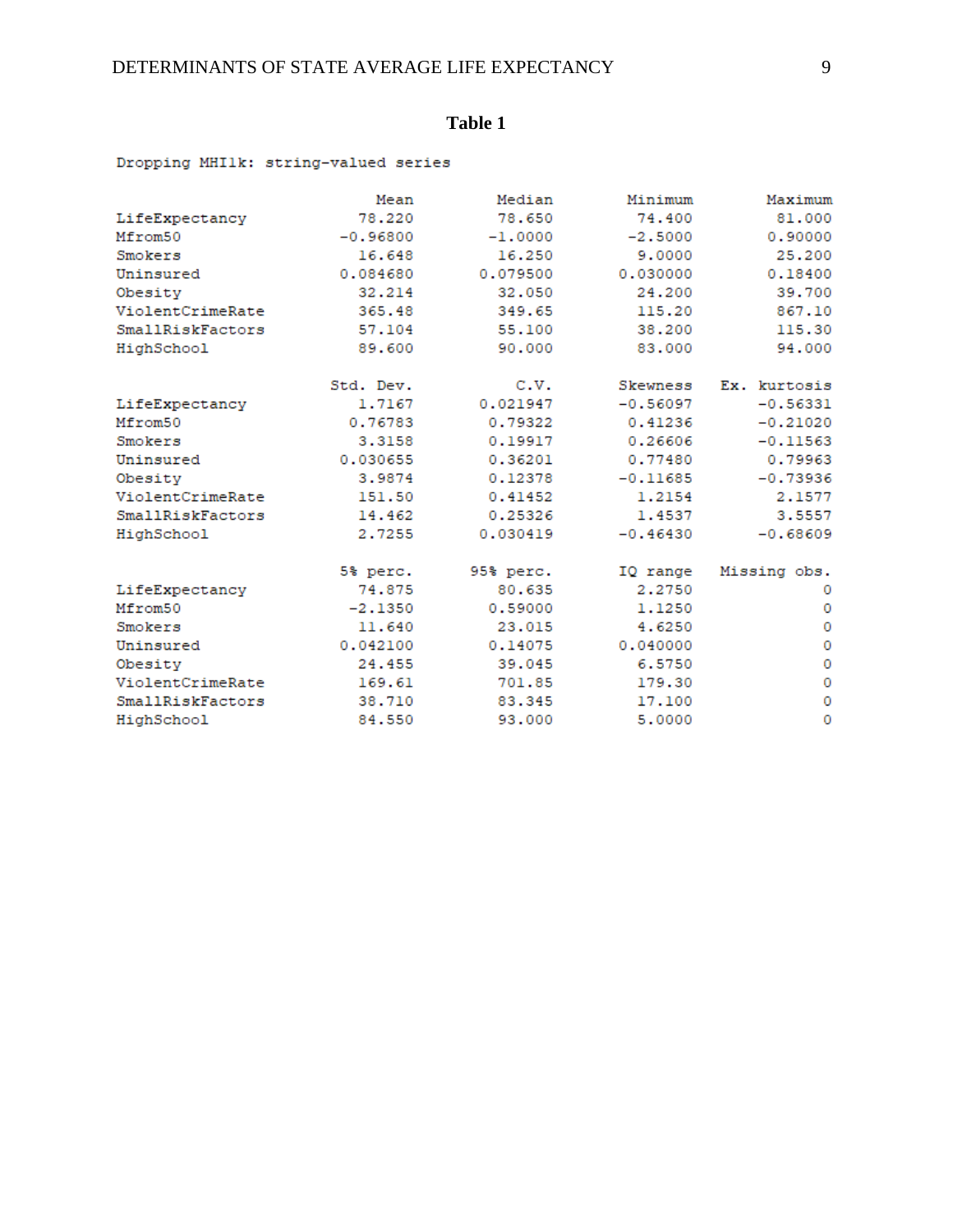#### **Variable descriptions**

*Mfrom50* is a measure of the male percentage from 50%. It is calculated by subtracting .50 from the male proportion observation, then multiplying that number by 100 to get an integer. If the male proportion of a state is .48, then this data point will be  $-2$  (.48 - .50  $*$  100). A male proportion over .50 will result in a positive integer, while a proportion less than .50 will result in a negative integer. *Mfrom50* is a continuous, linear variable.

*Smokers* is the percentage of the population in each state that reported smoking at least 100 cigarettes in their lifetime and smoke at least one cigarette every other day at the time of reporting. It does not imply the intensity of each smoker (i.e., how many cigarettes they smoke per day), only the percentage that meets the aforementioned criteria. *Smokers* is a linear, percentage variable.

*Uninsured* is a linear, proportional variable simply measuring the proportion of the population of each state that does not have health insurance.

*Obesity* is the percentage of the population of each state that is obese. Similar to the *Smoker* variable, *Obesity* does not imply intensity (i.e. how obese the average person is), only the percentage of the population that self-reported their obesity to the CDC. It is a linear, percentage variable.

*MHI1k* is a linear, continuous variable measuring the Median Household Income for each state in thousands.

*Highschool* is a linear, percentage variable measuring the percentage of residents within a state that acquired a high school diploma.

*ViolentCrimeRate* is the number of violent crimes per 100,000 residents every year. It is a linear, continuous variable.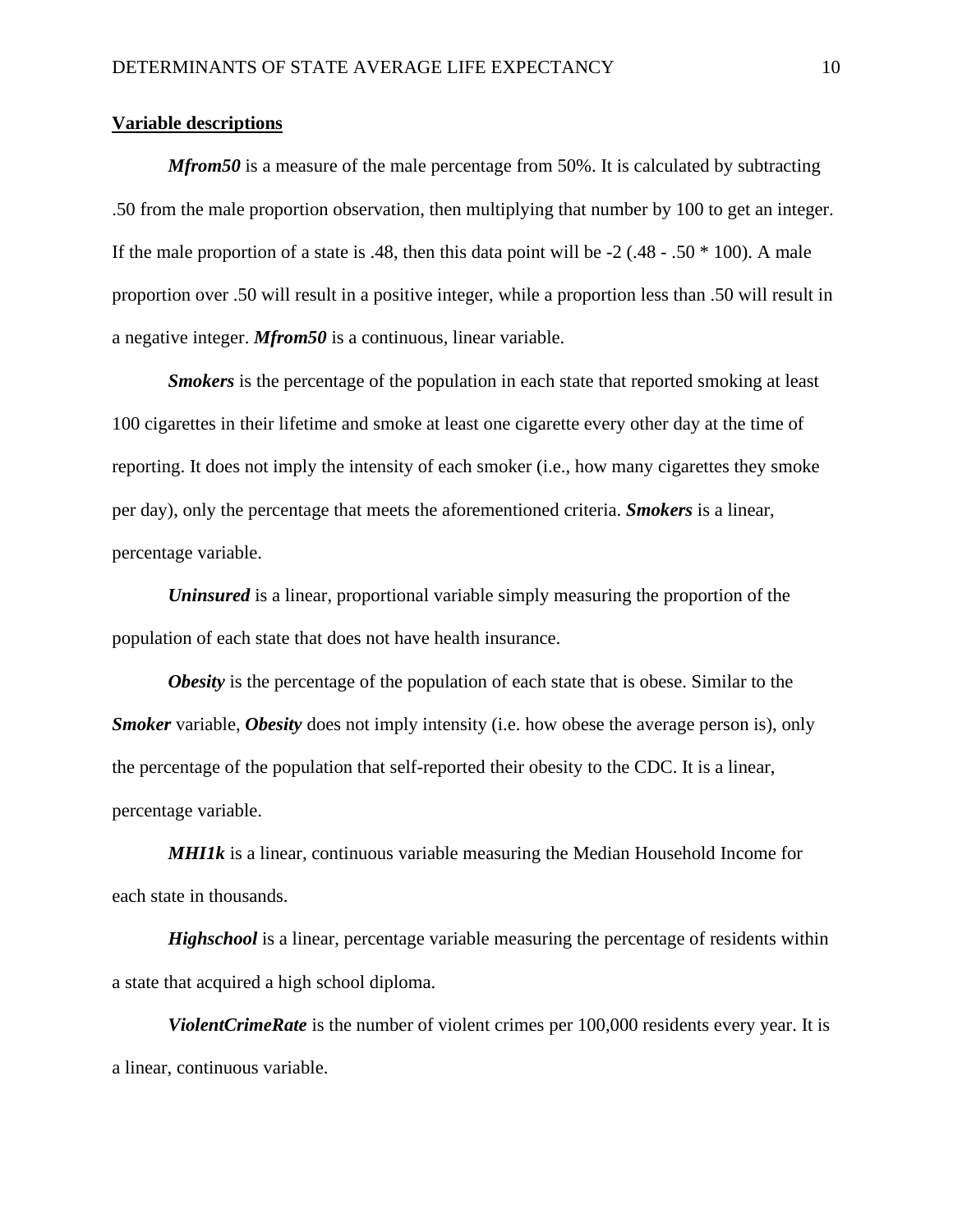*SmallRiskFactors* is a collection of other variables that impact death rates within states that we think could have some bearing on this regression. We included drug overdoses, suicides, and vehicle accidents per 100,000 residents for each state annually and added them together. The purpose for this was mainly to ensure our model did not suffer from omitted variable bias, which it does. *SmallRiskFactors* is a linear, continuous variable.

#### **Assumptions Evaluation**

#### **Assumption 1**: **Linearity**

All our final variables (see regression 5 in Table 2) do have a linear relationship with our dependent variable, based on the individual scatter plots we created to measure the relationship. While our *Mfrom50* variable was transformed from male proportion observations, our other variables in our final regression remain as discovered. The linearity of these variables is supported by our  $R^2$  being sufficiently high at .866.

#### **Assumption 2 - Homoscedasticity**

We ran residual plots for each of our final variables and identified heteroscedastic spread, so we coped with this by consistently employing heteroscedasticity-robust standard errors in order to ensure valid conclusions concerning the statistical significance of our coefficient estimates.

#### **Assumption 3 - Independent Error Terms**

Autocorrelation is not an issue with our data as it is not time-series bound. Since the data are not time-series bound, each succeeding residual is not affected by the preceding residual closest to it on the x-axis. There is no natural order to our regression error terms, and this is supported by the QQ plots in Appendix A.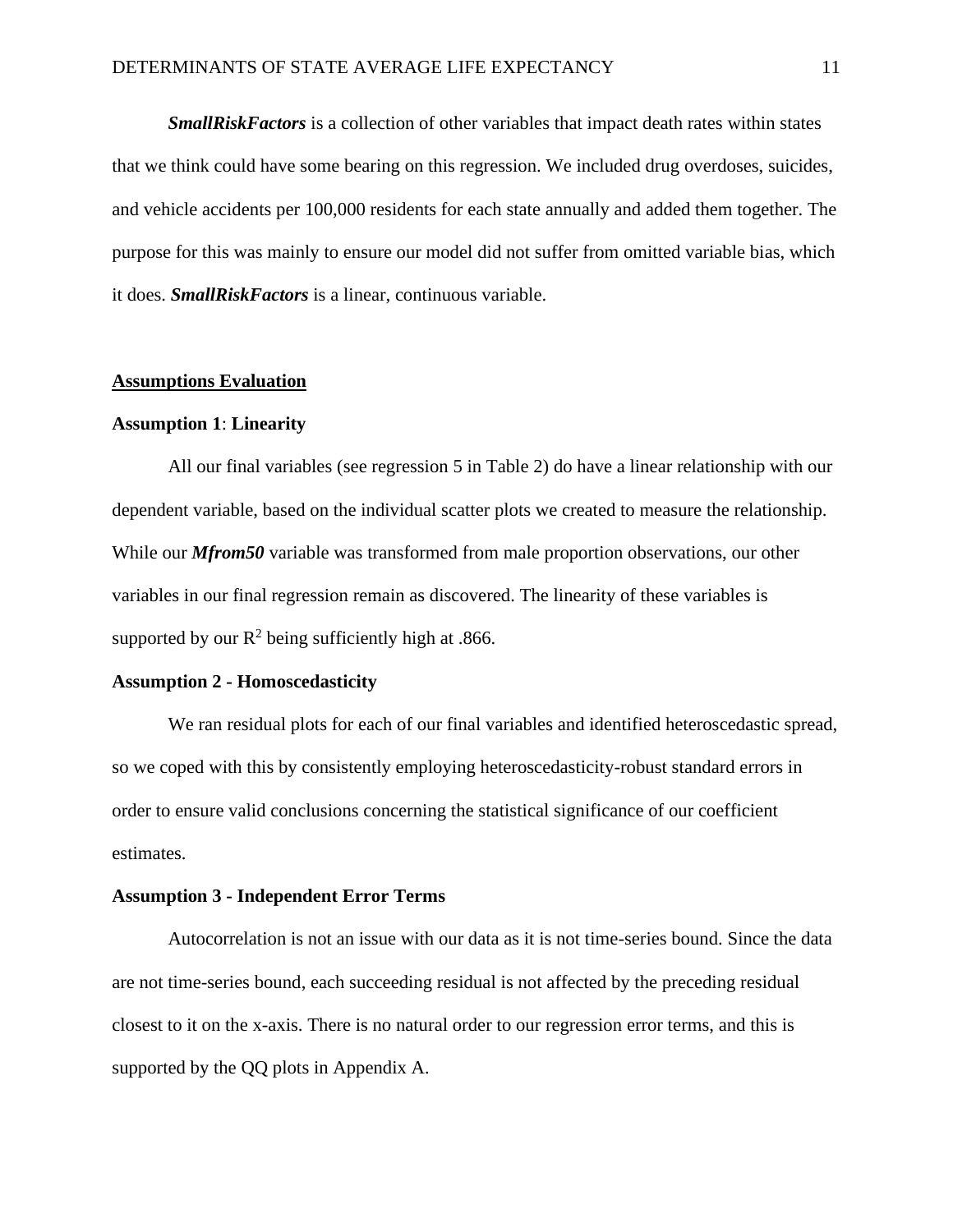#### **Assumption 4 - Normal Errors**

Regressions that lack normally distributed errors do not usually have any issues with reliability due to the central limit theorem, assuming those regressions have a large number of observations. Unfortunately, our regression is limited by the population of our data: 50 states. Due to this reason, we ran a QQ plot (see Appendix A) for each variable to check the normality of their distribution and found that they were indeed normally distributed. Therefore, the normal errors assumption is satisfied.

#### **Assumption 5 - No Perfect Multicollinearity**

Using a correlation matrix analysis and reasoning, we've determined that none of the regressors within our final model are perfectly multicollinear. Of the four final regressors that our model utilizes, each one represents a significantly distinct and unique characteristic in encapsulating an accurate model for average life expectancy by state.

#### **Assumption 6 - No Omitted Variable Bias**

With our  $R^2$  being high as .866, our final regression model suffices for meeting this assumption. However, we recognize that there is a plethora of minor variables that influence life expectancy, and especially when they are added together, could become statistically significant. Our *SmallRiskFactors* variable was created as a control variable to account for these, but it was ultimately abandoned in the model due to its lack of economic significance. This is further explained below, in the Methodology section. Consequently, we have included some of the most statistically significant regressors within our linear regression model.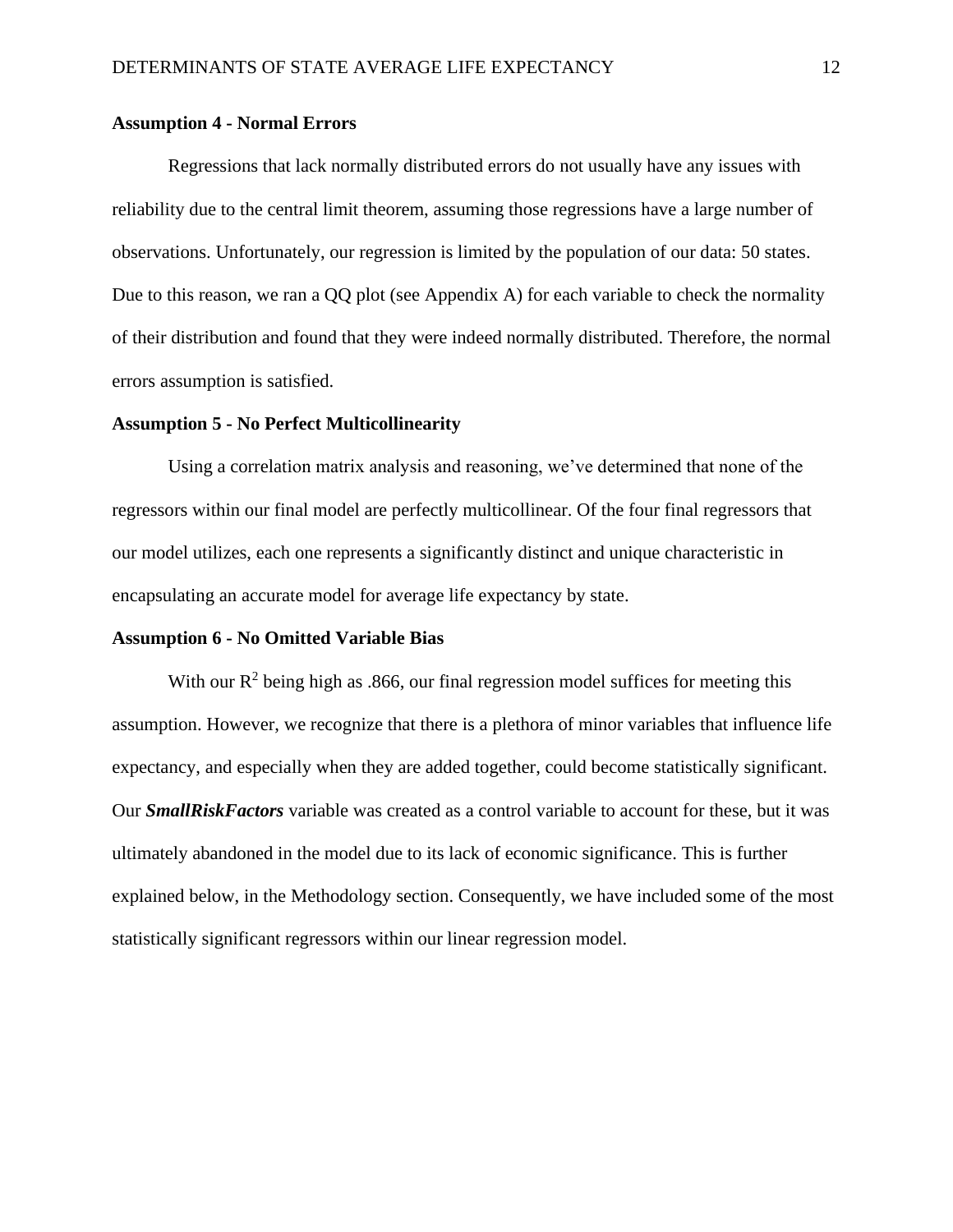#### **Section 3: Methodology**

#### **Regression Model 1:**

```
LifeExpectancy = \beta_0 + \beta_1(Mfrom50) + \beta_2(Smokers) + \beta_3(Uninsured) + \beta_4(Obesity) + \beta_5(MHIIk)
```
 $+ \beta_6(High school) + \beta_7(ViolentCrimeRate) + \beta_8(SmallRiskFactors) + u$ 

We began our methodology with Regression Model 1. We found that *Mfrom50* has a positive and constant relationship with life expectancy. This is contrary to what we expected going into the study, as women typically live longer than men on average. In fact, women outlive men on average in almost every society. In developed countries worldwide, the average life expectancy for women is 79 years old, while it is only 72 years old for men (Around the Globe, Women Outlive Men). Despite this notion, our research suggests that the higher proportion of men a state has, the higher the average life expectancy will be for that state. We don't know exactly why this is, but the hypothesis that made the most sense to us was that males tend to go into professions that have a strong impact on the average life expectancy for their state's population. We thought of professions like doctors, engineers, police, etc. These professions, which are male dominated, likely have a powerful, positive influence over the life expectancy of the entire population. So, a state with a higher proportion of males will likely have a higher proportion of doctors, engineers, and police officers than other states with a lower proportion of males, and this impact more than outweighs the slight difference in life expectancy between males and females.

*Smokers* has a negative and constant relationship with life expectancy. This is likely because smoking is highly correlated with other health conditions that dramatically lower an individual's life expectancy, such as cancer and heart disease (Health Effects). Furthermore,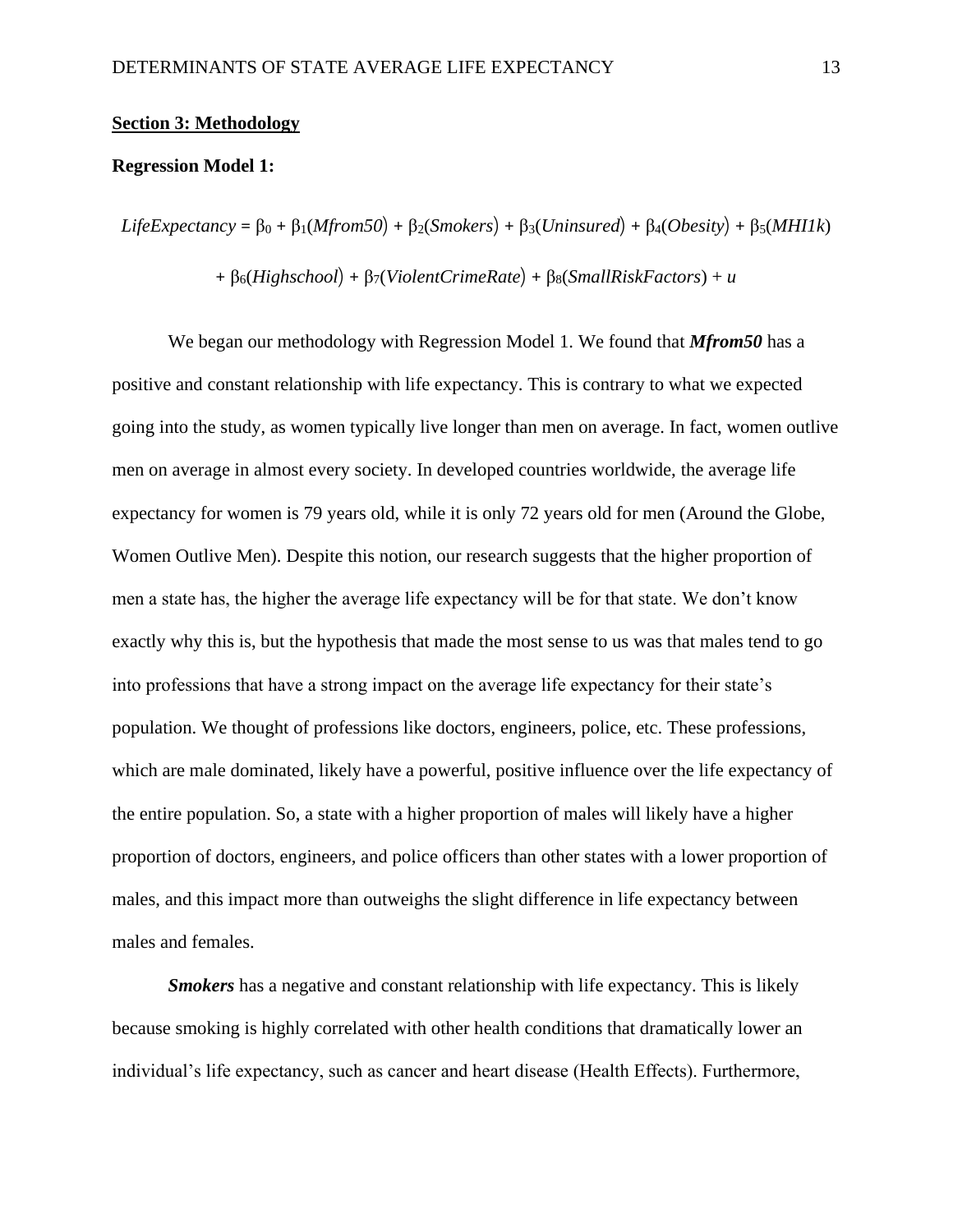when a high percentage of a population smokes, the life expectancy for that population decreases quite significantly.

*Obesity* has a negative and constant relationship with life expectancy. This is likely because obesity is linked with many of the leading causes of death across the nation. A state with more people reporting obesity will likely have higher percentages of the health conditions linked with obesity as well, which would drastically decrease life expectancy. We are only surprised that the coefficient of this variable wasn't larger than it already is.

*Uninsured* has a negative and constant relationship with life expectancy. This means that a higher proportion of uninsured individuals in a state is correlated with a lower life expectancy in that state. We hypothesize that this is because uninsured individuals would be much more hesitant to seek medical and preventative care when they need it, due to financial reasons. There may also be other, more subtle causes for this, but this hypothesis seems to provide the most clarity for this relationship.

*MHI1k* and *HighSchool* were not statistically significant within any of our regressions, therefore their coefficients are unreliable, and we did not use them beyond our second regression.

For our final regression model, we will also not be including *ViolentCrimeRate* or *SmallRiskFactors*. Despite *ViolentCrimeRate* being statistically significant at the 10% significance level and *SmallRiskFactors* being statistically significant at the 1% significance level in each of the regressions they were included in, these variables do not provide practical significance. This is due to the coefficients of our *ViolentCrimeRate* being too small. For example, in regression 3, *ViolentCrimeRate* has a coefficient of -0.0009. Consequently, a one unit increase in violent crimes per 100,000 would only lead to a 0.0009 year decrease in a state's average life expectancy. For *SmallRiskFactors*, the main reason for removing it from our final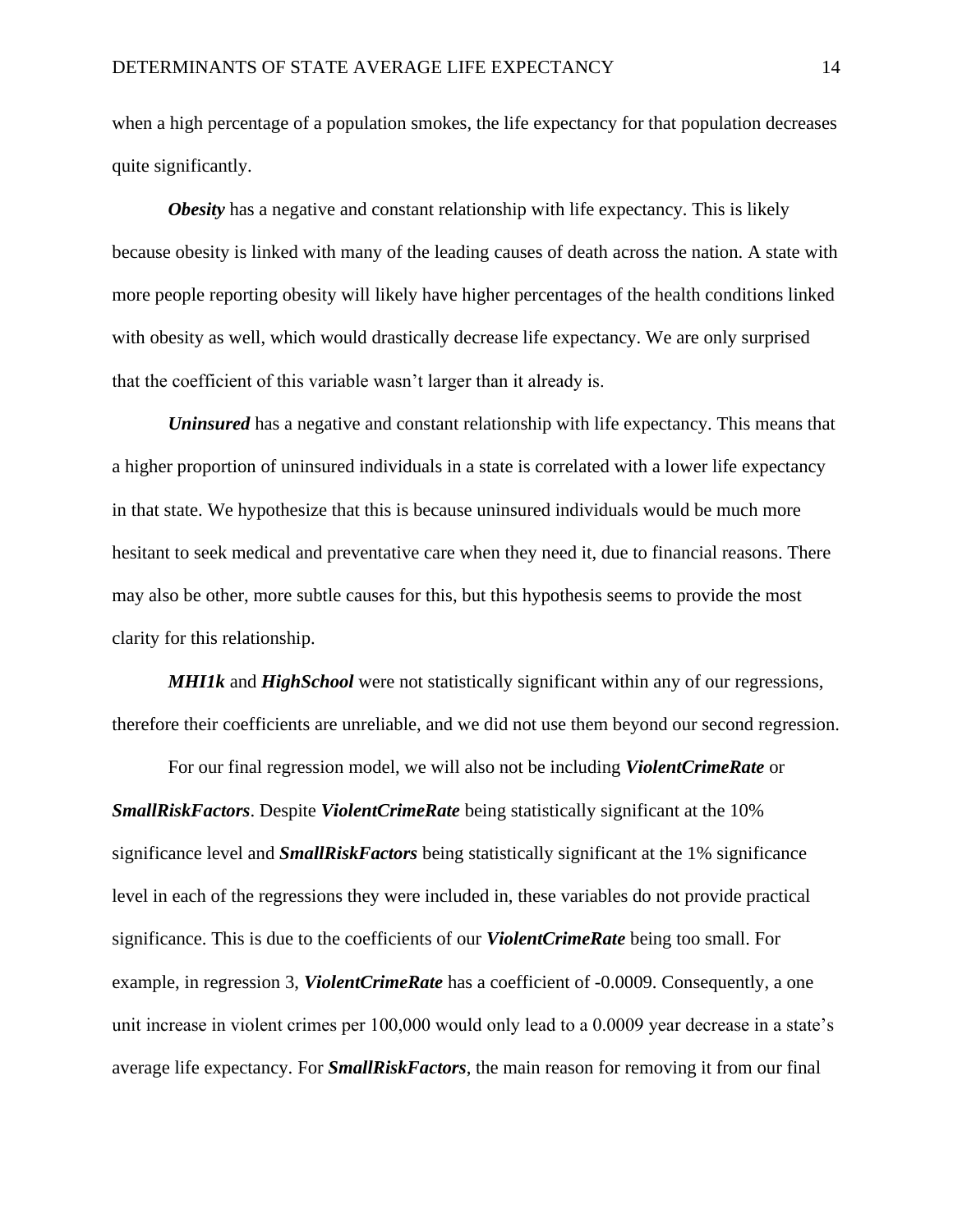regression model is due to the fact that it is a conglomerate of three different factors. With this, we are unable to identify what an increase or decrease in this variable would consist of; thus, the practical significance of this variable is limited. However, as was explained above, in the Assumption Evaluation section, this variable could have potentially been used as a control to mitigate the effect of Omitted Variable Bias. This has resulted in the following final regression model.

#### **Regression Model 5 (with coefficients):**

 $n = 50$ ,  $R^2 = 0.866$ 

 ̂ = 87.91 + 0.59(*Mfrom50*) - 0.31(*Smokers*) - 0.13(*Uninsured*) - 0.09(*Obesity*)  $(0.766)(0.148)$   $(0.059)$   $(0.035)$   $(0.043)$ 

#### **Technique (OLS Estimation):**

We have utilized the OLS estimation (Ordinary Least Squares) technique. This is a worthwhile choice for an estimation technique because, as illustrated in the Assumptions Evaluation section, all the assumptions are met for a standard regression model. In other words, it was the best technique available, and our data satisfied the requirements to obtain reliable results using the technique. When using the OLS estimator technique, the regression model is assumed to have the following characteristics: linearity, constant error variance (homoscedasticity), independent error terms (see Appendix A for QQ plots), a normal distribution of the error's vertical spread, no multicollinearity, and exogeneity. The data we used in our model either satisfied each of these assumptions or we applied other techniques to cope with its lack of satisfaction, such as heteroscedasticity-robust standard errors, which provide more reliable results for data that are not homoscedastic.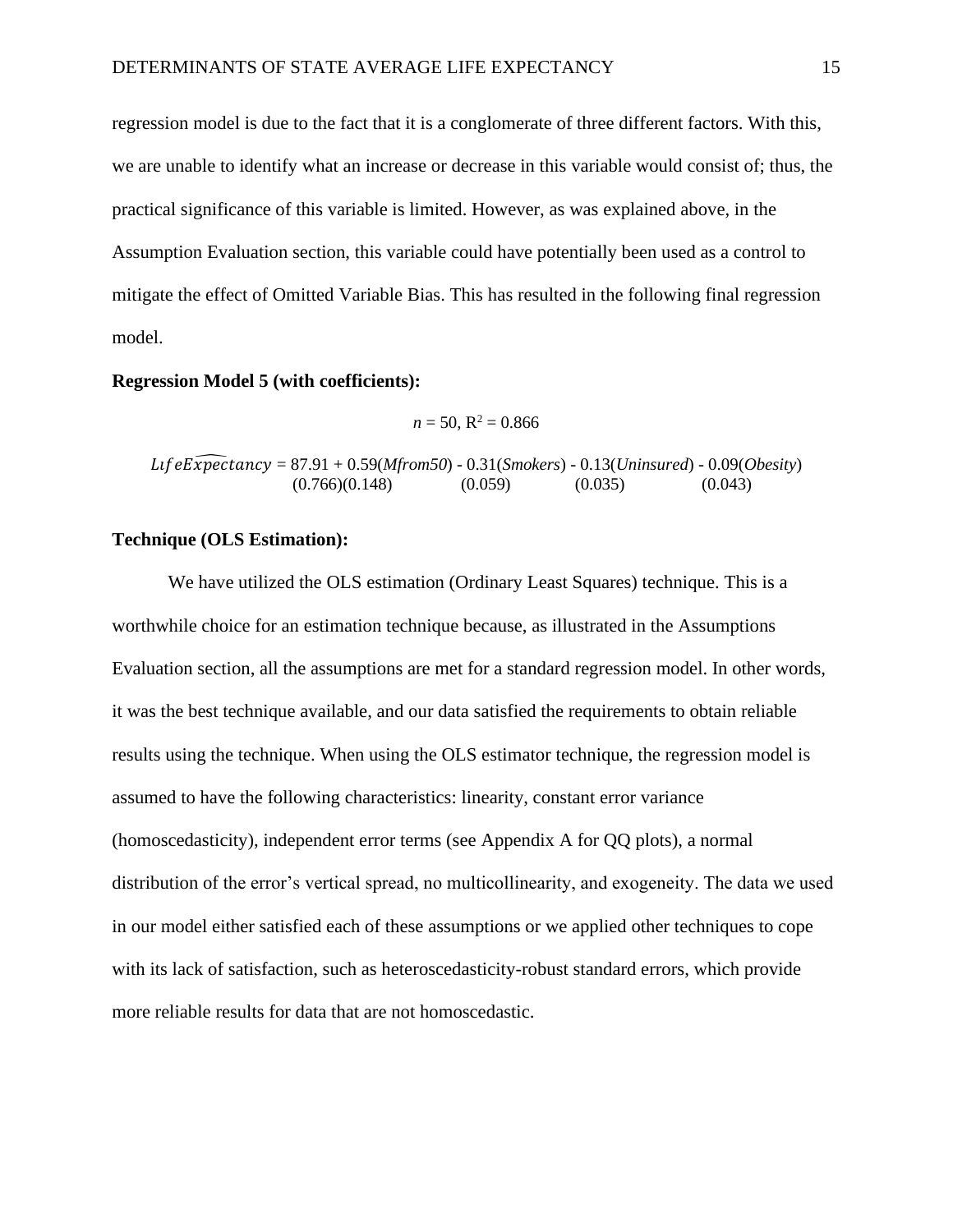#### **Section 4: Results & Interpretations**

With Regression Model 5, and all regressions throughout this study, *Mfrom50*, *Smokers*, and *Uninsured* are statistically significant at the 1% level. *Obesity* is significant at the 10% level using our final regression model, but in previous models it was significant even at the 1% level.

There is economic significance for the regressors *Smokers*, *Uninsured*, and *Obesity*. Since all of these regressors are negatively correlated with a state's average life expectancy, there are real-world implications that present the need for policymaking decisions to be introduced. A recent study of 825 Norwegians aged 60 and older stated that their average 'preferred life expectancy' (PLE) was 91.4 years of age (Bowens). However, there is an interesting twist to this study. When participants were faced with hypothetical scenarios of serious health situations (e.g., dementia, chronic pain) with progressive aging, their PLE decreased. Subconsciously, this causes people who select a high PLE to self-examine their lifestyle habits and identify if their current course of action is going to lead them to a long, happy, healthy life. Though the United States is not perfectly akin to Norway in terms of cultural beliefs and attitudes, there is still a consensus that a long life can be a happy one. With this study in mind, there might be economic significance for Americans to conduct a self-examination of their lifestyles to identify what might prevent them from living a long, happy life. For example, an American who is a current smoker that has the same desire to live past their 80s without risk of cancer/heart disease will likely consider the idea of quitting smoking. The same logic applies to Americans who are obese and those who are uninsured. However, *Mfrom50* does not hold economic significance, because it would be nonsensical to advocate increasing the male proportion of a state's population. We believe the economic significance of the following regression results, other than *Mfrom50*, illustrated in Table 2 below, is apparent.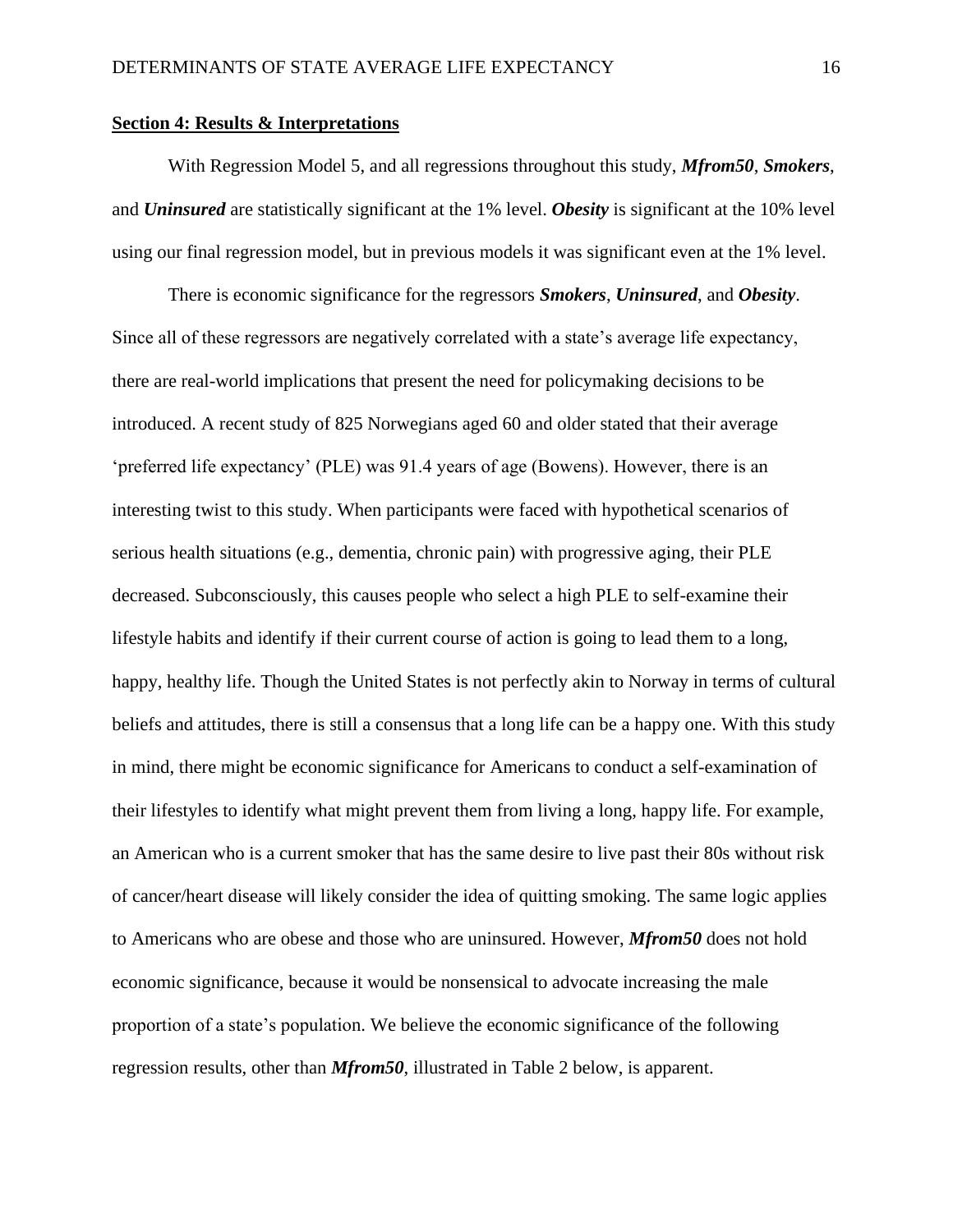| anı |  |
|-----|--|
|-----|--|

Results of Average Life Expectancy by state on proportional variables gender, smokers, uninsured, obesity, and highschool, and other vairables median household income, violent crime rate, and other small risk factors relat

| Dependent variable: average life expectancy by state. |             |             |             |             |             |
|-------------------------------------------------------|-------------|-------------|-------------|-------------|-------------|
| Regressor                                             | (1)         | (2)         | (3)         | (4)         | (5)         |
| Mfrom 50 $(X_i)$                                      | $0.62***$   | $0.52***$   | $0.48***$   | $0.48***$   | $0.59***$   |
|                                                       | (0.153)     | (0.133)     | (0.124)     | (0.121)     | (0.146)     |
| Smokers $(X_2)$                                       | $-0.31$ *** | $-0.21$ *** | $-0.21$ *** | $-0.22$ *** | $-0.31$ *** |
|                                                       | (0.059)     | (0.057)     | (0.058)     | (0.056)     | (0.059)     |
| Uninsured (X <sub>2</sub> )                           | $-0.14$ *** | $-0.12$ *** | $-0.12$ *** | $-0.13$ *** | $-0.13$ *** |
|                                                       | (0.034)     | (0.032)     | (0.033)     | (0.031)     | (0.035)     |
| Obesity (X4)                                          | $-0.09$ **  | $-0.11$ *** | $-0.11$ *** | $-0.11$ *** | $-0.09$ *   |
|                                                       | (0.043)     | (0.037)     | (0.038)     | (0.039)     | (0.043)     |
| MHI1 $k(X_2)$                                         | $-0.005$    | $-0.005$    |             |             |             |
|                                                       | (0.007)     | (0.006)     |             |             |             |
| Highschool (X.)                                       | 0.0002      | 0.0002      |             |             |             |
|                                                       | (0.0004)    | (0.0003)    |             |             |             |
| ViolentCrimeRate (X <sub>7</sub> )                    |             | $-0.001$ *  | $-0.0009$ * |             |             |
|                                                       |             | (0.0006)    | (0.0005)    |             |             |
| <b>SmallRiskFactors (X<sub>s</sub>)</b>               |             | $-0.03$ *** | $-0.03$ *** | $-0.03$ *** |             |
|                                                       |             | (0.007)     | (0.006)     | (0.006)     |             |
| Intercept                                             | 88.02 ***   | 88.82 ***   | 88.73 ***   | 88.67 ***   | 87.91 ***   |
|                                                       | (0.765)     | (0.640)     | (0.645)     | (0.655)     | (0.766)     |
| <b>Summary Statistics</b>                             |             |             |             |             |             |
| <b>SER</b>                                            | 0.67        | 0.54        | 0.53        | 0.54        | 0.65        |
| R2                                                    | 0.868       | 0.918       | 0.916       | 0.910       | 0.866       |
| Adj. R <sup>2</sup>                                   | 0.850       | 0.902       | 0.904       | 0.900       | 0.855       |
| $\sqrt{n}$                                            | 50          | 50          | 50          | 50          | 50          |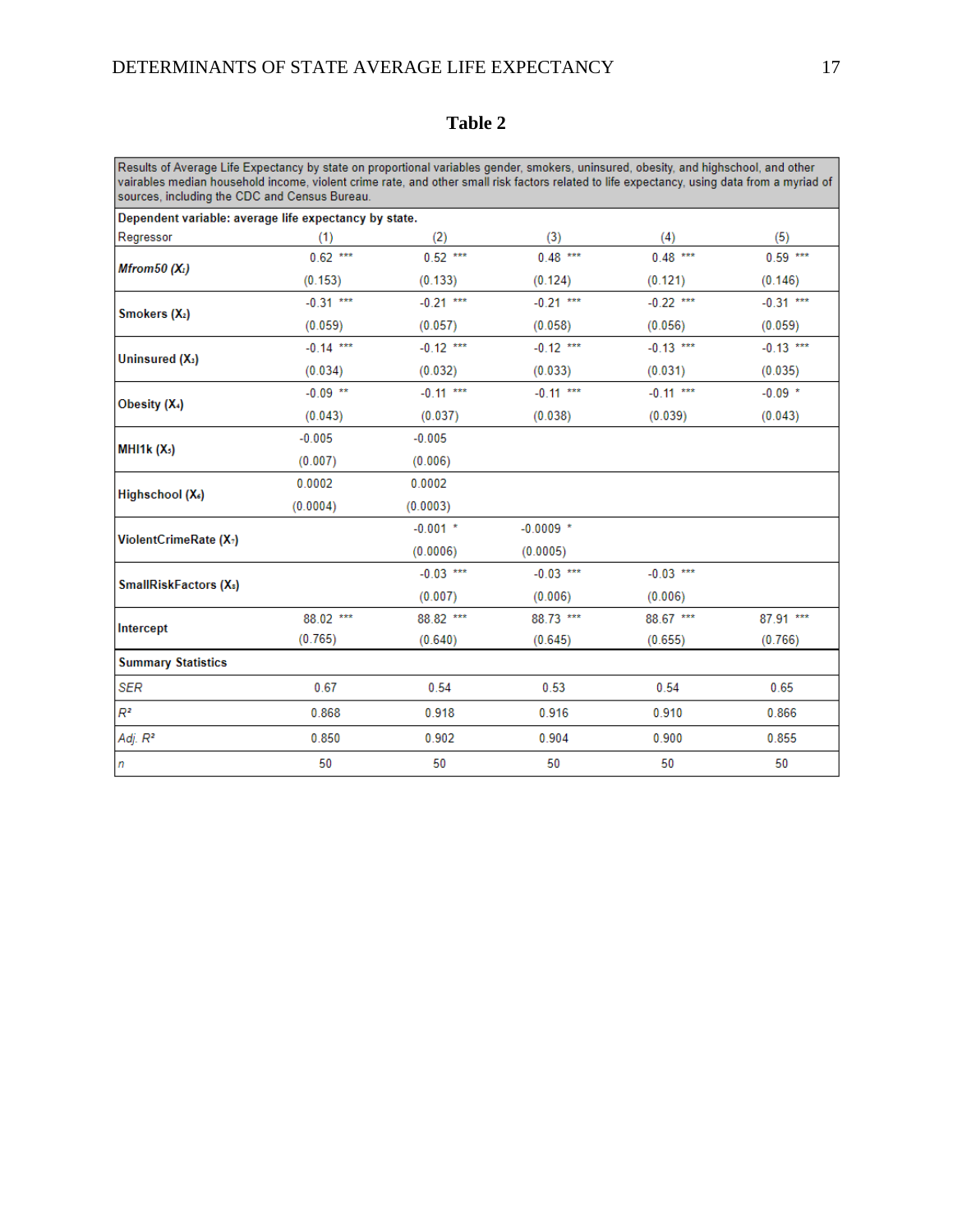### **Results by Variable:**

*Mfrom50* is calculated from proportional data and is correlated with a .59-year increase in a state's average life expectancy. Ceteris paribus, this means that a one percentage point increase of the proportion of males in a state will result in an increase of .59 years, on average, of the average life expectancy of a given state. However, there are only 5 states where the male proportion is over .50. For this reason, we cannot derive any meaningful conclusion about states with a majority male population. This regression only provides insight on states whose male proportion is less than but approaching .50.

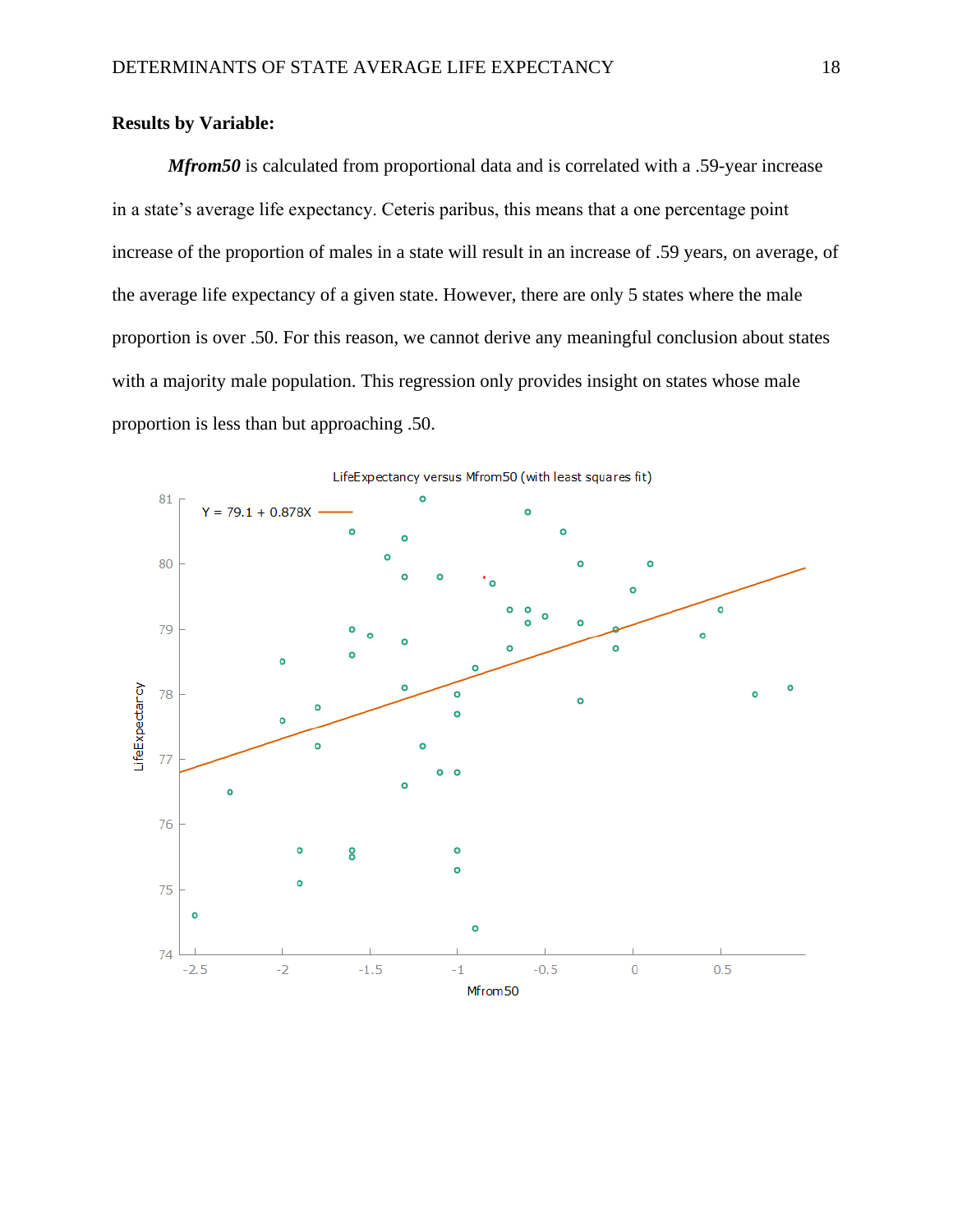*Smokers* is comprised of percentage data and is correlated with a .31 year decrease in a state's average life expectancy. This means that a 3-percentage point increase in the percentage of smokers in a state will result in just under a 1 (.93) year decrease in a state's life expectancy. While this is useful for the purposes of this regression analysis, it ignores the intensity that one smokes. All smokers are counted the same regardless of whether they smoke one cigarette every other day or 2 packs of cigarettes per day. This will certainly leave out any nuance to be found within the data on this variable. For example, we don't know how impactful smoking 1 cigarette every other day is on an individual person's life expectancy, and we can't derive that answer with the data we have.

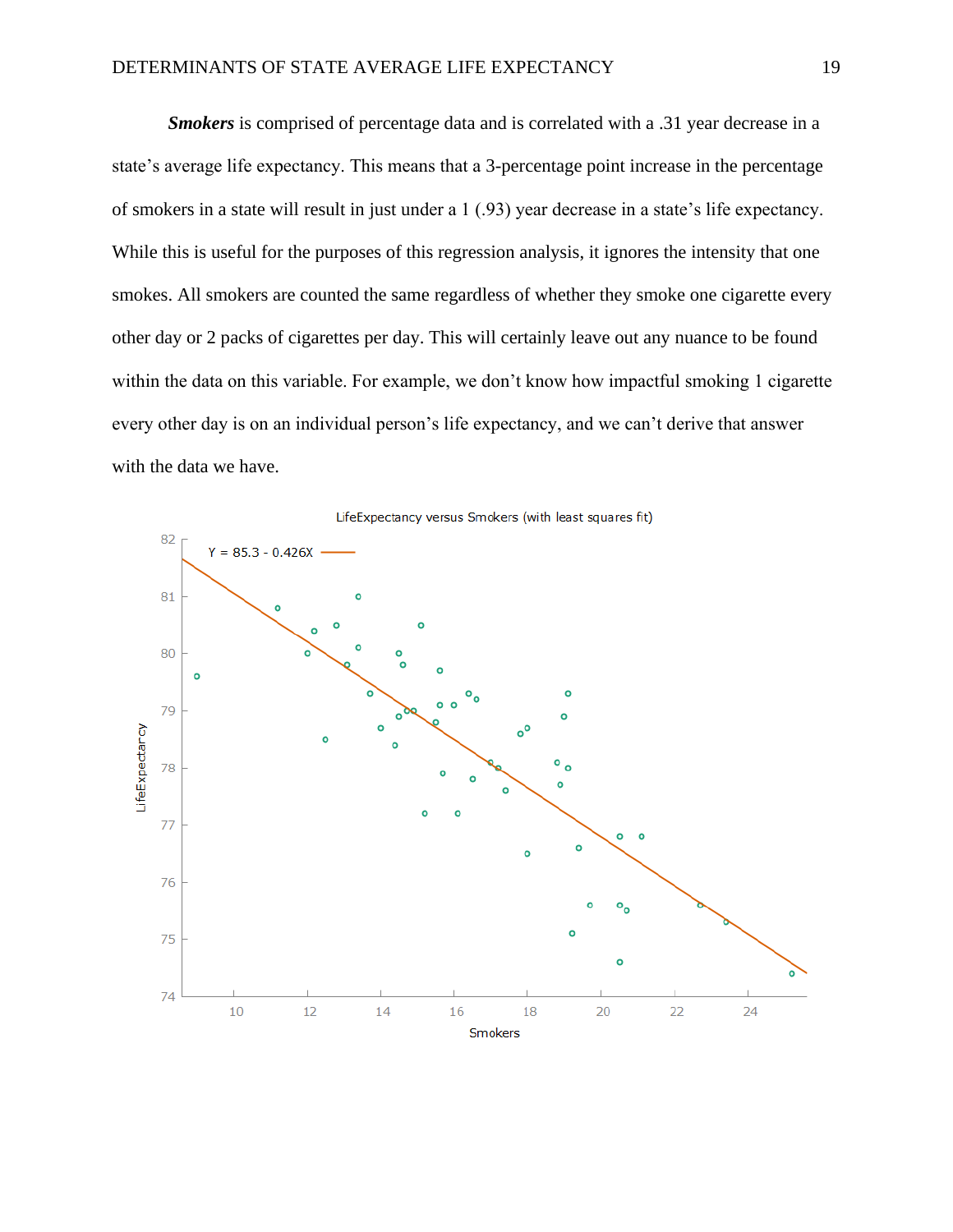*Obesity* is also comprised of percentage data and is correlated with a .086 year decrease in a state's average life expectancy for every one percent increase in the obesity rate of a state. One of its greatest limitations is like that of *Smokers* in the sense that it ignores the magnitude of a state's obesity. One of the limitations of this CDC-based data is that it is self-reported. The CDC collected data by requesting that individuals report their obesity status, which is entirely subjective depending on the individual's concept of 'obesity.' This could cause the data to be largely unreliable.

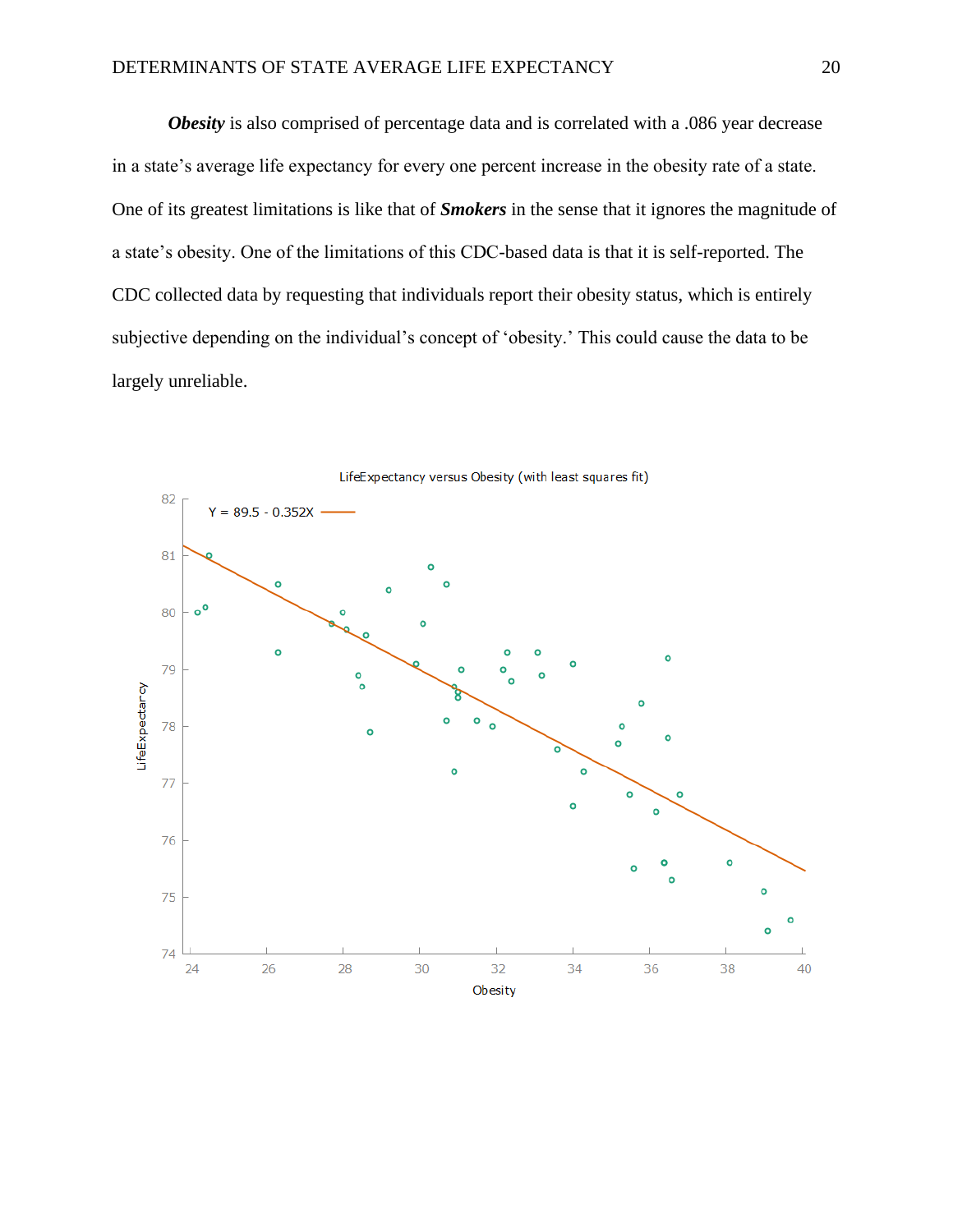*Uninsured* is also comprised of proportional data and is correlated with a .136 year decrease in a state's average life expectancy for every one percent decrease in a state's health insurance rate. One of the largest limitations of this variable is that it is specifically representing the lack of *health* insurance, not other forms of insurance. This is a limitation because while the regressor could identify the relationship between a state's health insurance status and average life expectancy, it does not consider other important forms of insurance that are prevalent amongst Americans.

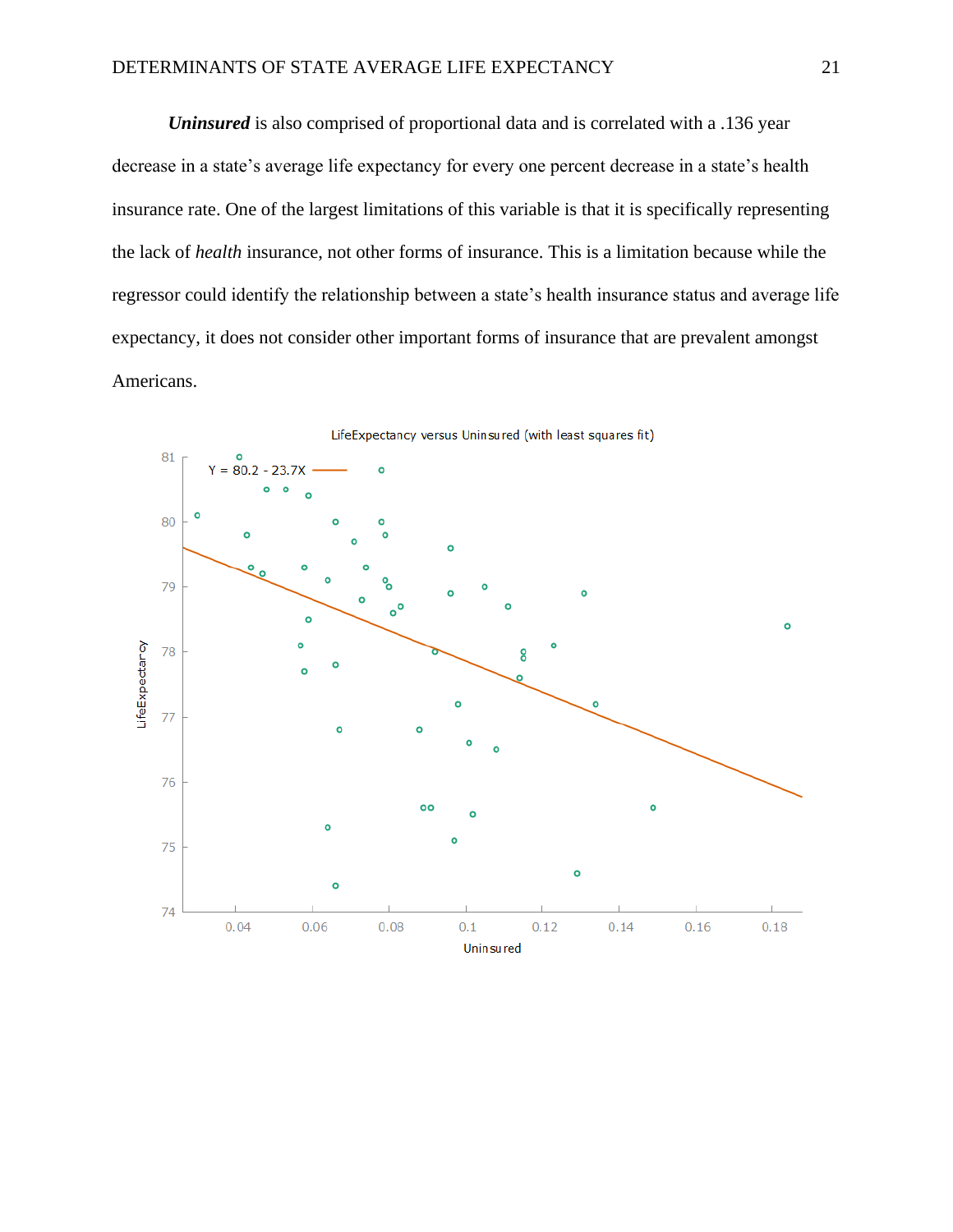Since our economically significant regressors all have a negative correlation with a state's average life expectancy, policymakers of state and local governments and municipalities can advocate for policy changes that assist Americans to increase their life expectancy by reducing the prevalence of these variables within their state. For example, the notion that smoking lessens average life expectancy is a common knowledge among adults but possibly not so common among children. Policymakers with the goal of lessening the rate of smoking in their state can advocate for heightened education on the effects of smoking in public school settings. Furthermore, since government taxation can act as a catalyst to incentivize behavior, there could be a state (or even federal) cigarette tax introduced to increase the price of those goods, making them less desirable for individuals with less marginal propensity to consume. Regarding obesity, further research can be paid for by the government in discerning what factors are causal to obesity as well as what combats it. This research can then be introduced into public school curricula to educate the youth about the causes and preventative measures regarding obesity. As for those who are uninsured for health insurance, further research will need to be sponsored by the government or other private sector entities in analyzing the demographics of these individuals. Rather than simply mandating that every American adult has health insurance, a more useful approach might be to survey individuals as to why they are lacking health insurance, as well as what can be done to fix that.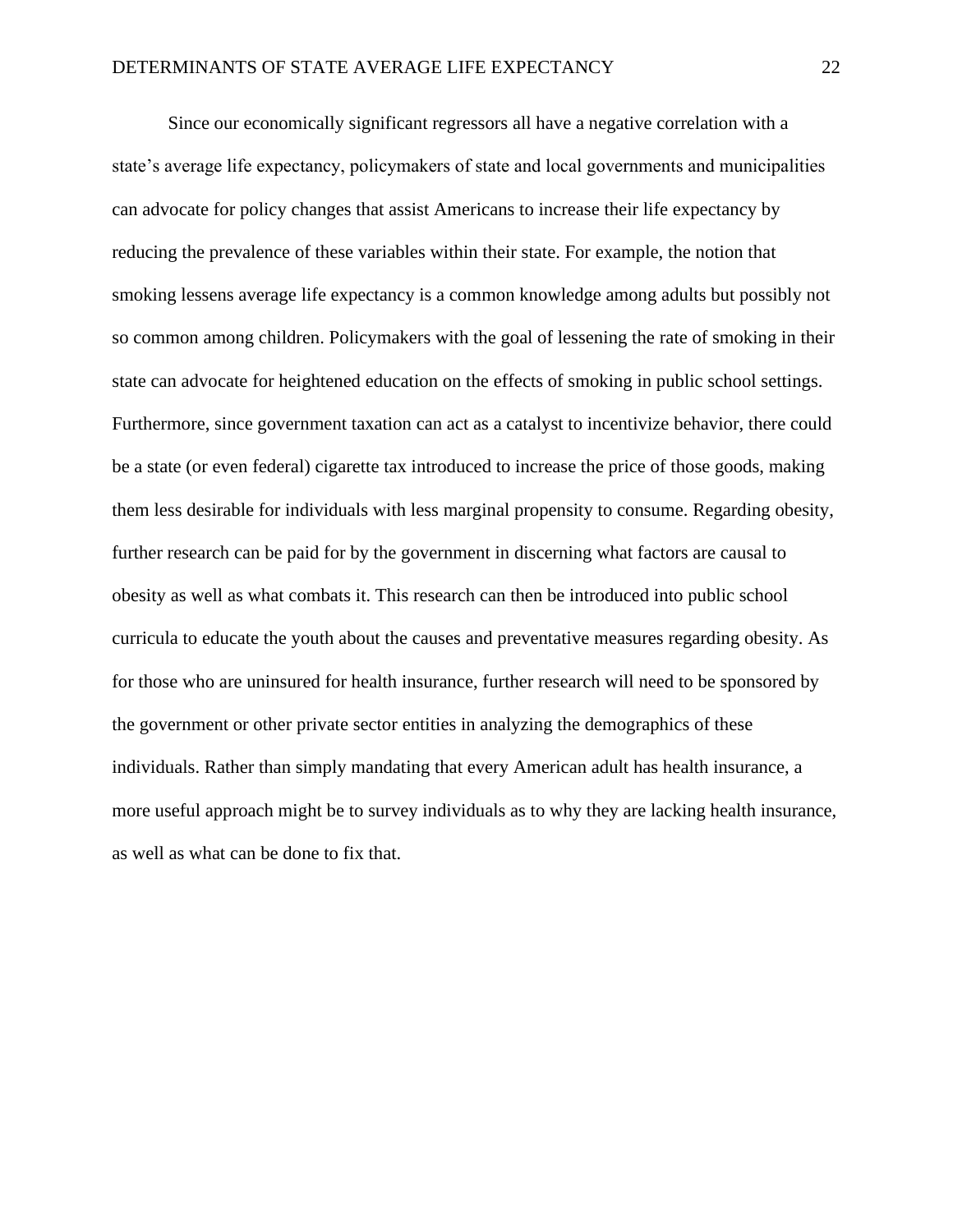#### **Section 5: Conclusion**

We used the OLS estimator technique and found that the proportion of males in a population has a positive relationship with a state's average life expectancy. The percentage of smokers in a state also had a large impact on average life expectancy. The percentage of obese and proportion of uninsured individuals, however, had a lower impact on life expectancy than we anticipated.

We believe that attention should be given to policies regarding cigarette smoking, health insurance policies, and obesity. All these factors have a negative relationship with average life expectancy; ergo, to improve average life expectancy, decreasing the prevalence of smokers, people who are uninsured, and those that are obese will significantly improve a state's average life expectancy.

Although we understand that women tend to have a longer life expectancy than men, states with a male proportion approaching 50% will have a higher average life expectancy than states with a larger margin of female dominance in the population.

One of the greatest limitations of this research is omitted variable bias. While the four major regressors we utilized do a fantastic job at showcasing their relevance on average life expectancy, they represent an extremely small portion of the possible thousands of regressors that exist in affecting average life expectancy. We understand that the use of *SmallRiskFactors* as a control variable would have mitigated the effect of Omitted Variable Bias, however, there was no sensical way to explain the effect of the variable on a state's average life expectancy. It's also true that an all-encompassing model that utilizes all possible regressors would be unrealistic and unnecessary for this study. Results from a few regressors that have statistical and economic significance, combined with a sufficiently high  $\mathbb{R}^2$ , are reliable.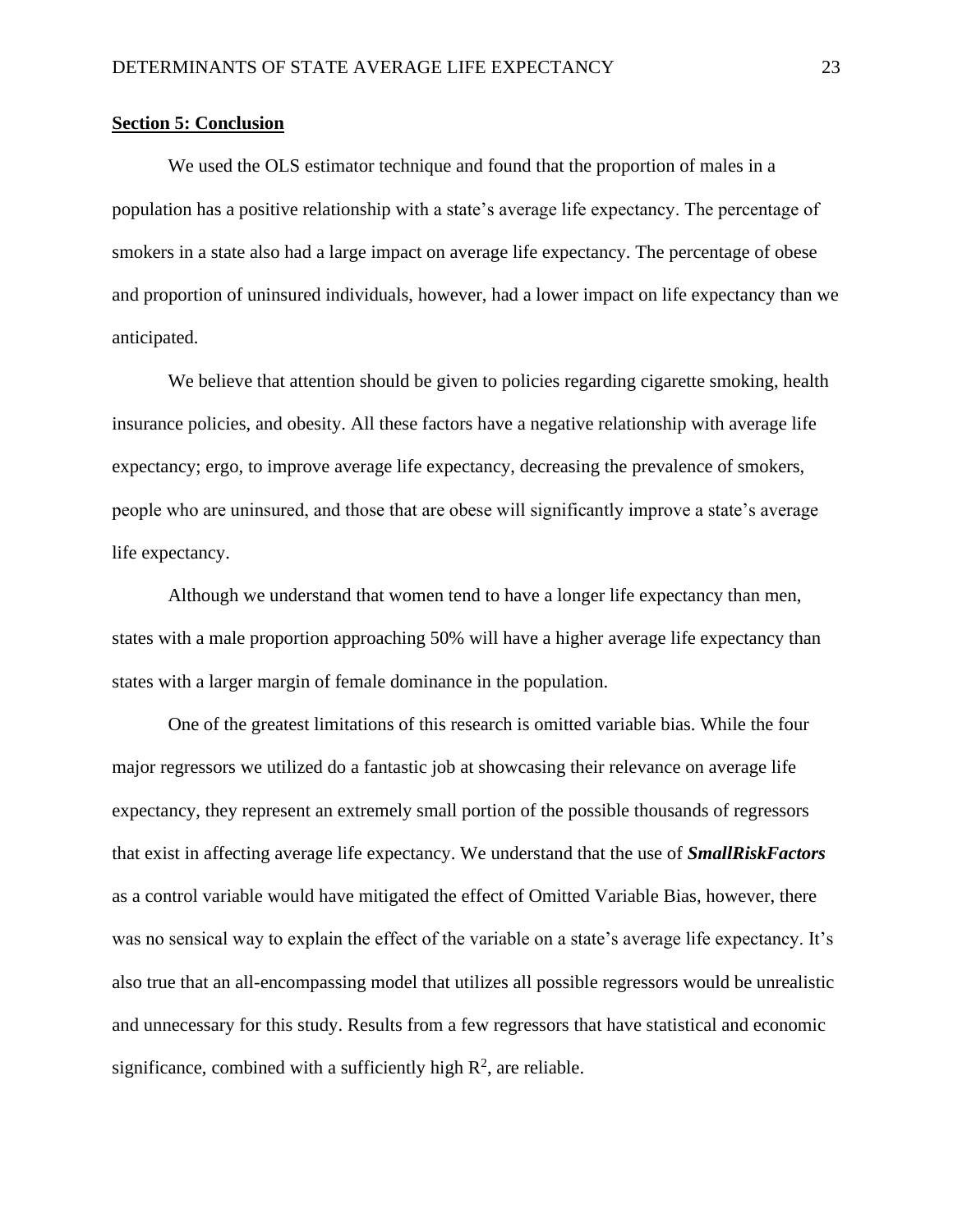#### **Section 6: References**

"Adult Obesity Prevalence Maps." *Centers for Disease Control and Prevention*, Centers for Disease Control and Prevention, 27 Sep. 2021,

[https://www.cdc.gov/obesity/data/prevalence-maps.html.](https://www.cdc.gov/obesity/data/prevalence-maps.html)

"Around the Globe, Women Outlive Men." *PRB*, [https://www.prb.org/resources/around-the](https://www.prb.org/resources/around-the-globe-women-outlive-men/)[globe-women-outlive-men/.](https://www.prb.org/resources/around-the-globe-women-outlive-men/)

Bowens, et al. "How Long Do People Want to Live?" Schizophrenia.com, 31 Aug. 2021, [https://forum.schizophrenia.com/t/https-www-usnews-com-news-health-news-articles-](https://forum.schizophrenia.com/t/https-www-usnews-com-news-health-news-articles-2021-08-12-blood-test-spots-biological-markers-for-schizophrenia/247811)[2021-08-12-blood-test-spots-biological-markers-for-schizophrenia/247811.](https://forum.schizophrenia.com/t/https-www-usnews-com-news-health-news-articles-2021-08-12-blood-test-spots-biological-markers-for-schizophrenia/247811)

Bureau, US Census. "2019 Median Household Income in the United States." *Census.gov*, 8 Oct. 2021, [https://www.census.gov/library/visualizations/interactive/2019-median](https://www.census.gov/library/visualizations/interactive/2019-median-household-income.html)[household-income.html.](https://www.census.gov/library/visualizations/interactive/2019-median-household-income.html)

Centers for Disease Control. "Adult Obesity Causes & Consequences." No Date,

<https://www.cdc.gov/obesity/adult/causes.html>

"Crime in the United States." *FBI*, FBI, 29 Aug. 2019, [https://ucr.fbi.gov/crime-in-the](https://ucr.fbi.gov/crime-in-the-u.s/2019/crime-in-the-u.s.-2019/topic-pages/tables/table-5)[u.s/2019/crime-in-the-u.s.-2019/topic-pages/tables/table-5](https://ucr.fbi.gov/crime-in-the-u.s/2019/crime-in-the-u.s.-2019/topic-pages/tables/table-5)

"Current Cigarette Smoking among Adults in the United States." *Centers for Disease Control and Prevention*, Centers for Disease Control and Prevention, 17 Mar. 2022, [https://www.cdc.gov/tobacco/data\\_statistics/fact\\_sheets/adult\\_data/cig\\_smoking/index.ht](https://www.cdc.gov/tobacco/data_statistics/fact_sheets/adult_data/cig_smoking/index.htm) [m.](https://www.cdc.gov/tobacco/data_statistics/fact_sheets/adult_data/cig_smoking/index.htm)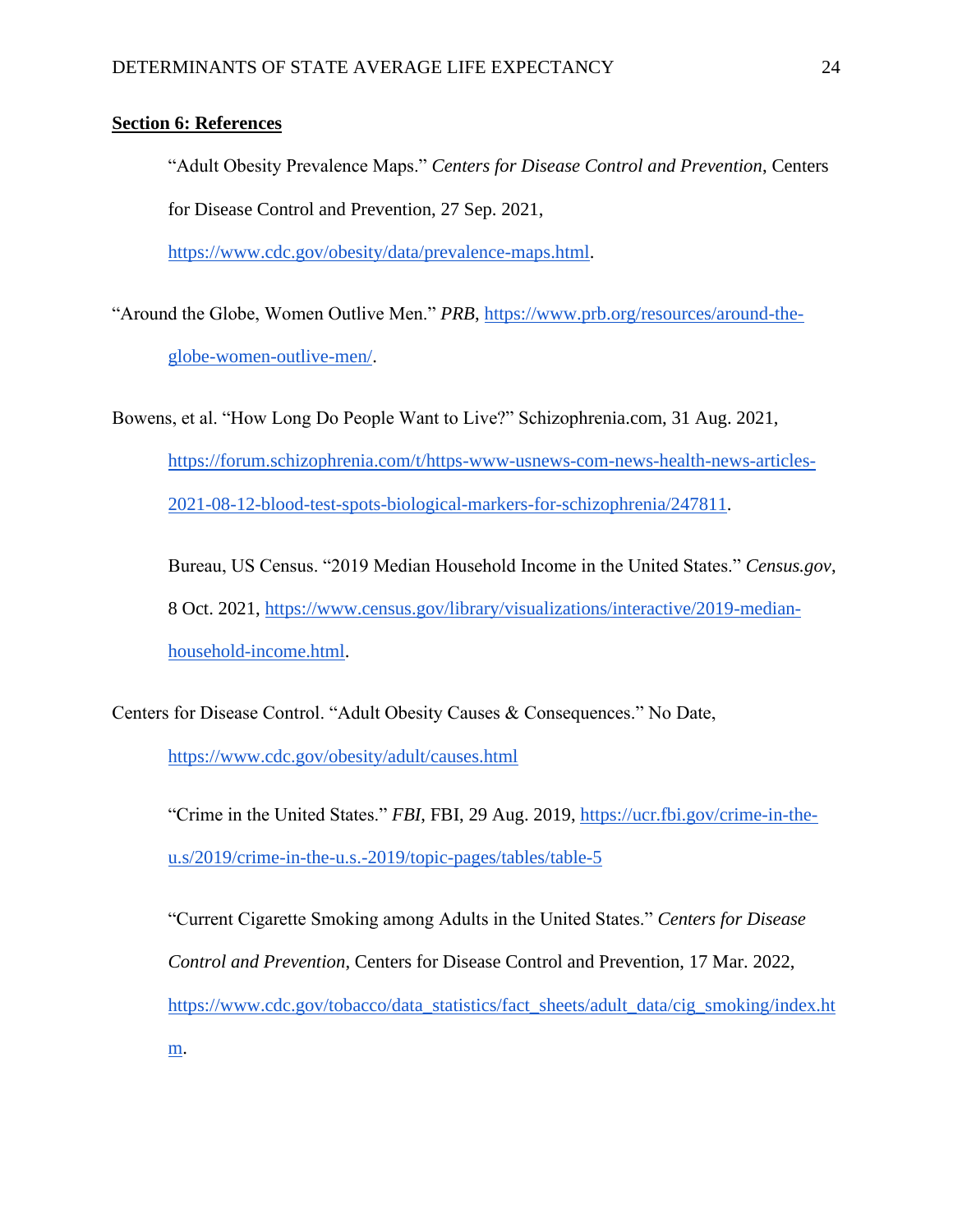Disabled World. Longevity: Extending Life Span Expectancy. *Disabled World*, 5 Mar. 2022, [www.disabled-world.com/fitness/longevity/](http://www.disabled-world.com/fitness/longevity/)

"Drug Overdose Mortality by State." *Centers for Disease Control and Prevention*,

Centers for Disease Control and Prevention, 1 Mar. 2022,

[https://www.cdc.gov/nchs/pressroom/sosmap/drug\\_poisoning\\_mortality/drug\\_poisoning.](https://www.cdc.gov/nchs/pressroom/sosmap/drug_poisoning_mortality/drug_poisoning.htm) [htm.](https://www.cdc.gov/nchs/pressroom/sosmap/drug_poisoning_mortality/drug_poisoning.htm)

"Fatality Facts 2019: State by State." *IIHS*, [https://www.iihs.org/topics/fatality](https://www.iihs.org/topics/fatality-statistics/detail/state-by-state)[statistics/detail/state-by-state.](https://www.iihs.org/topics/fatality-statistics/detail/state-by-state)

"Health Effects." *Centers for Disease Control and Prevention*, Centers for Disease Control and Prevention, 28 Apr. 2020,

[https://www.cdc.gov/tobacco/basic\\_information/health\\_effects/index.htm.](https://www.cdc.gov/tobacco/basic_information/health_effects/index.htm)

"Health Insurance Coverage of the Total Population." *KFF*, 15 Nov. 2021,

[https://www.kff.org/other/state-indicator/total-](https://www.kff.org/other/state-indicator/total-population/?currentTimeframe=0&sortModel=%7B%22colId%22%3A%22Location%22%2C%22sort%22%3A%22asc%22%7D)

[population/?currentTimeframe=0&sortModel=%7B%22colId%22%3A%22Location%22](https://www.kff.org/other/state-indicator/total-population/?currentTimeframe=0&sortModel=%7B%22colId%22%3A%22Location%22%2C%22sort%22%3A%22asc%22%7D) [%2C%22sort%22%3A%22asc%22%7D.](https://www.kff.org/other/state-indicator/total-population/?currentTimeframe=0&sortModel=%7B%22colId%22%3A%22Location%22%2C%22sort%22%3A%22asc%22%7D)

"Life Expectancy at Birth by State." *Centers for Disease Control and Prevention*, Centers for Disease Control and Prevention, 17 Mar. 2022,

[https://www.cdc.gov/nchs/pressroom/sosmap/life\\_expectancy/life\\_expectancy.htm.](https://www.cdc.gov/nchs/pressroom/sosmap/life_expectancy/life_expectancy.htm)

"Population Distribution by Sex (CPS)." *KFF*, 28 Sept. 2021,

[https://www.kff.org/other/state-indicator/population-distribution-by-sex-](https://www.kff.org/other/state-indicator/population-distribution-by-sex-cps/?currentTimeframe=0&sortModel=%7B%22colId%22%3A%22Location%22%2C%22sort%22%3A%22asc%22%7D)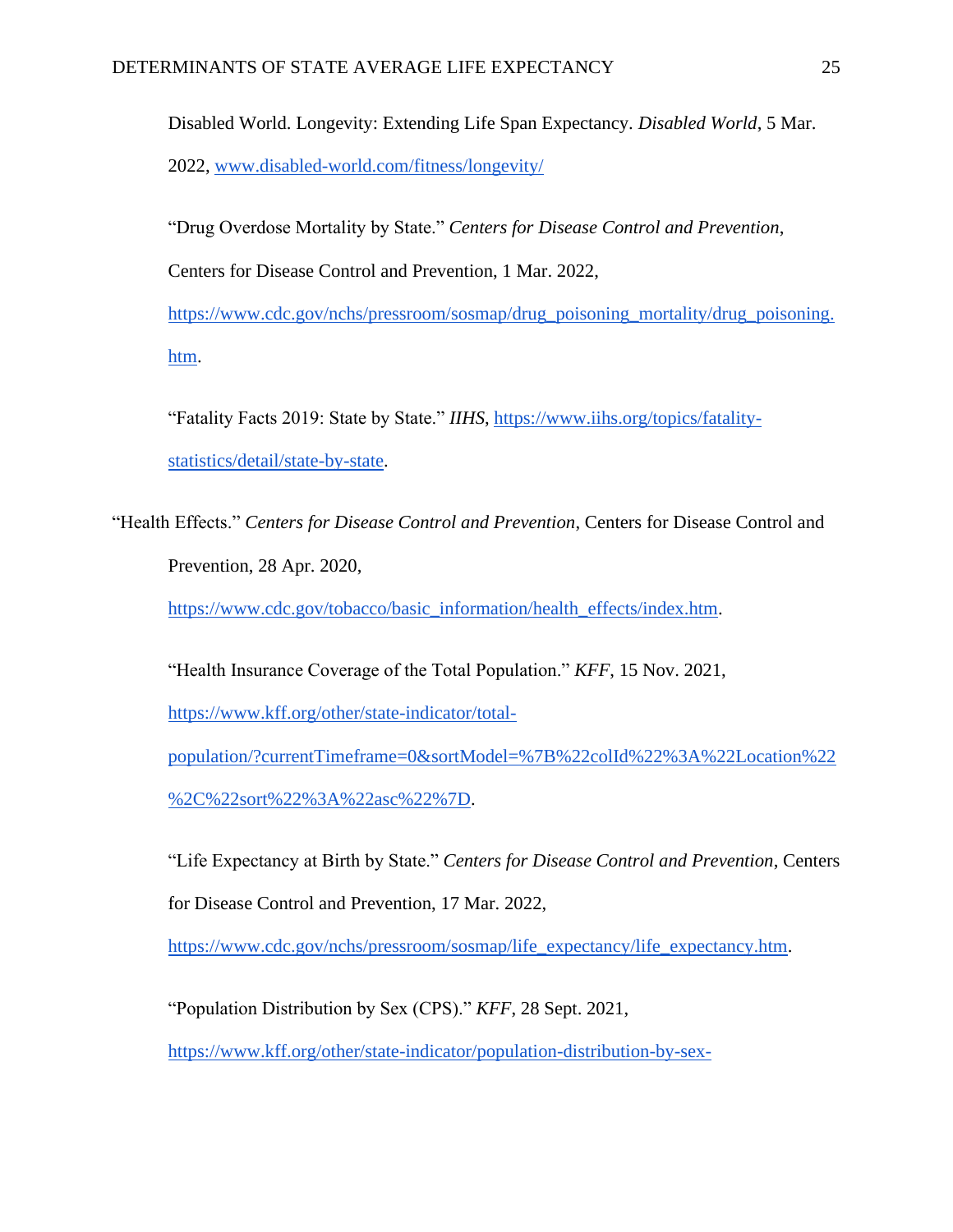[cps/?currentTimeframe=0&sortModel=%7B%22colId%22%3A%22Location%22%2C%](https://www.kff.org/other/state-indicator/population-distribution-by-sex-cps/?currentTimeframe=0&sortModel=%7B%22colId%22%3A%22Location%22%2C%22sort%22%3A%22asc%22%7D) [22sort%22%3A%22asc%22%7D.](https://www.kff.org/other/state-indicator/population-distribution-by-sex-cps/?currentTimeframe=0&sortModel=%7B%22colId%22%3A%22Location%22%2C%22sort%22%3A%22asc%22%7D)

"Public High School Graduation Rates." *National Center for Education Statistics*, [https://nces.ed.gov/programs/coe/pdf/coe\\_coi.pdf.](https://nces.ed.gov/programs/coe/pdf/coe_coi.pdf)

"Stats of the State - Suicide Mortality." *Centers for Disease Control and Prevention*,

Centers for Disease Control and Prevention, 1 Mar. 2022,

[https://www.cdc.gov/nchs/pressroom/sosmap/suicide-mortality/suicide.htm.](https://www.cdc.gov/nchs/pressroom/sosmap/suicide-mortality/suicide.htm)

"FDA Commits to Evidence-Based Actions Aimed at Saving Lives and Preventing Future Generations of Smokers" [Press release]. *U.S. Food and Drug Administration*, 29 Apr. 2021 [https://www.fda.gov/news-events/press-announcements/fda-commits-evidence](https://www.fda.gov/news-events/press-announcements/fda-commits-evidence-based-actions-aimed-saving-lives-and-preventing-future-generations-smokers)[based-actions-aimed-saving-lives-and-preventing-future-generations-smokers](https://www.fda.gov/news-events/press-announcements/fda-commits-evidence-based-actions-aimed-saving-lives-and-preventing-future-generations-smokers) "What Is the Body Mass Index (BMI)?" *NHS Choices*, NHS, [https://www.nhs.uk/common-health-questions/lifestyle/what-is-the-body-mass-index](https://www.nhs.uk/common-health-questions/lifestyle/what-is-the-body-mass-index-bmi/)[bmi/.](https://www.nhs.uk/common-health-questions/lifestyle/what-is-the-body-mass-index-bmi/)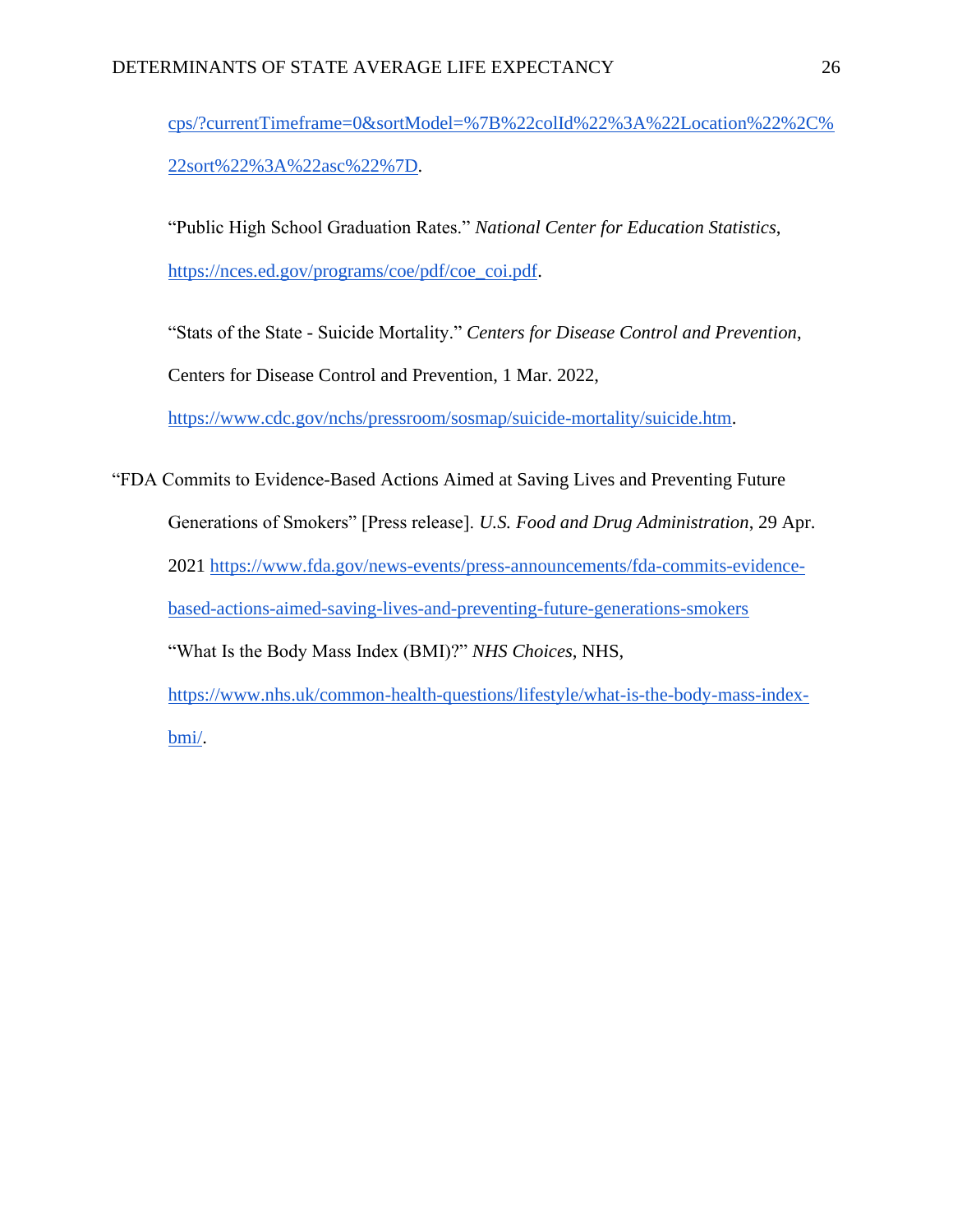# **Appendix A**

## *Mfrom50* QQ plot:

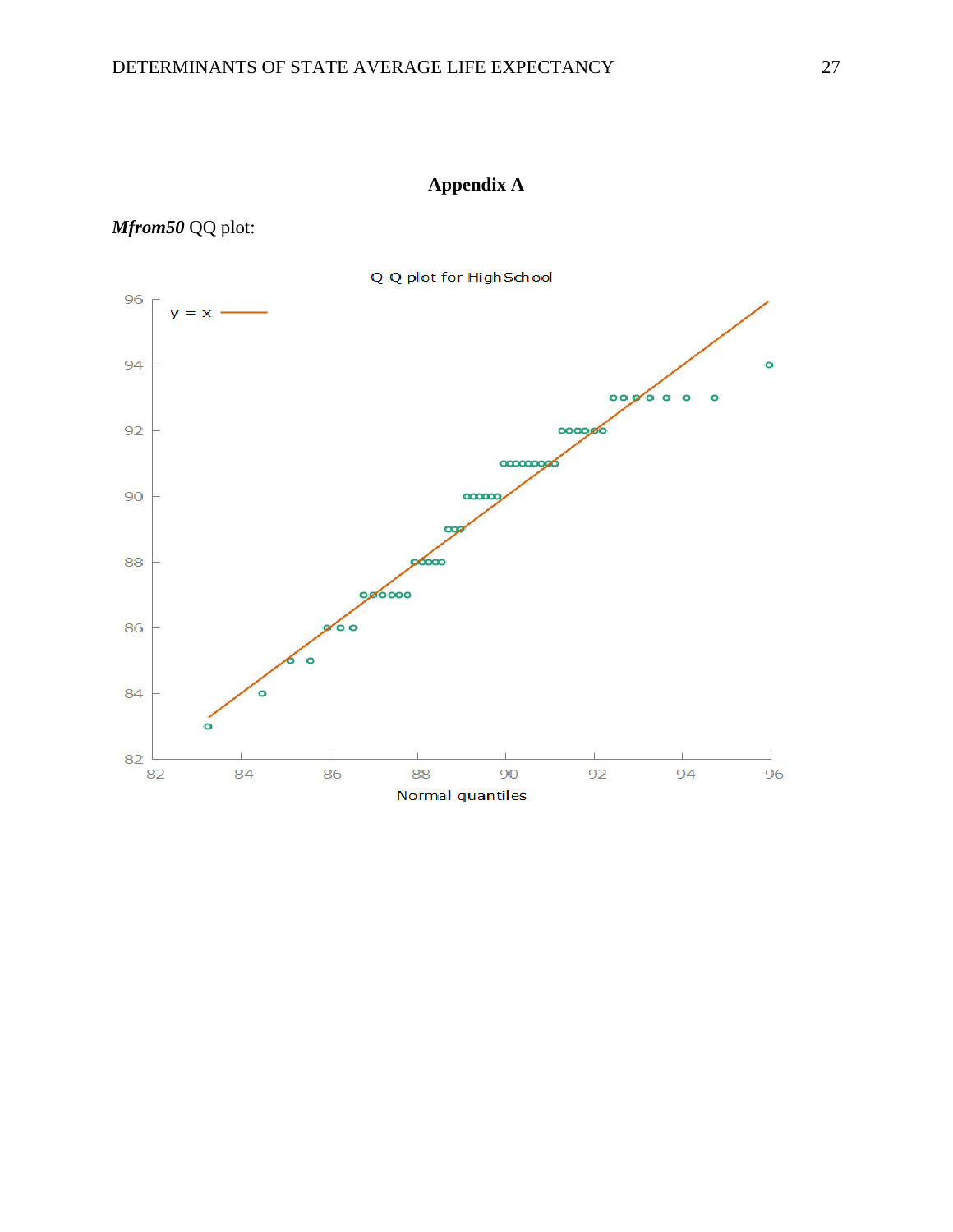

*Smokers* QQ plot: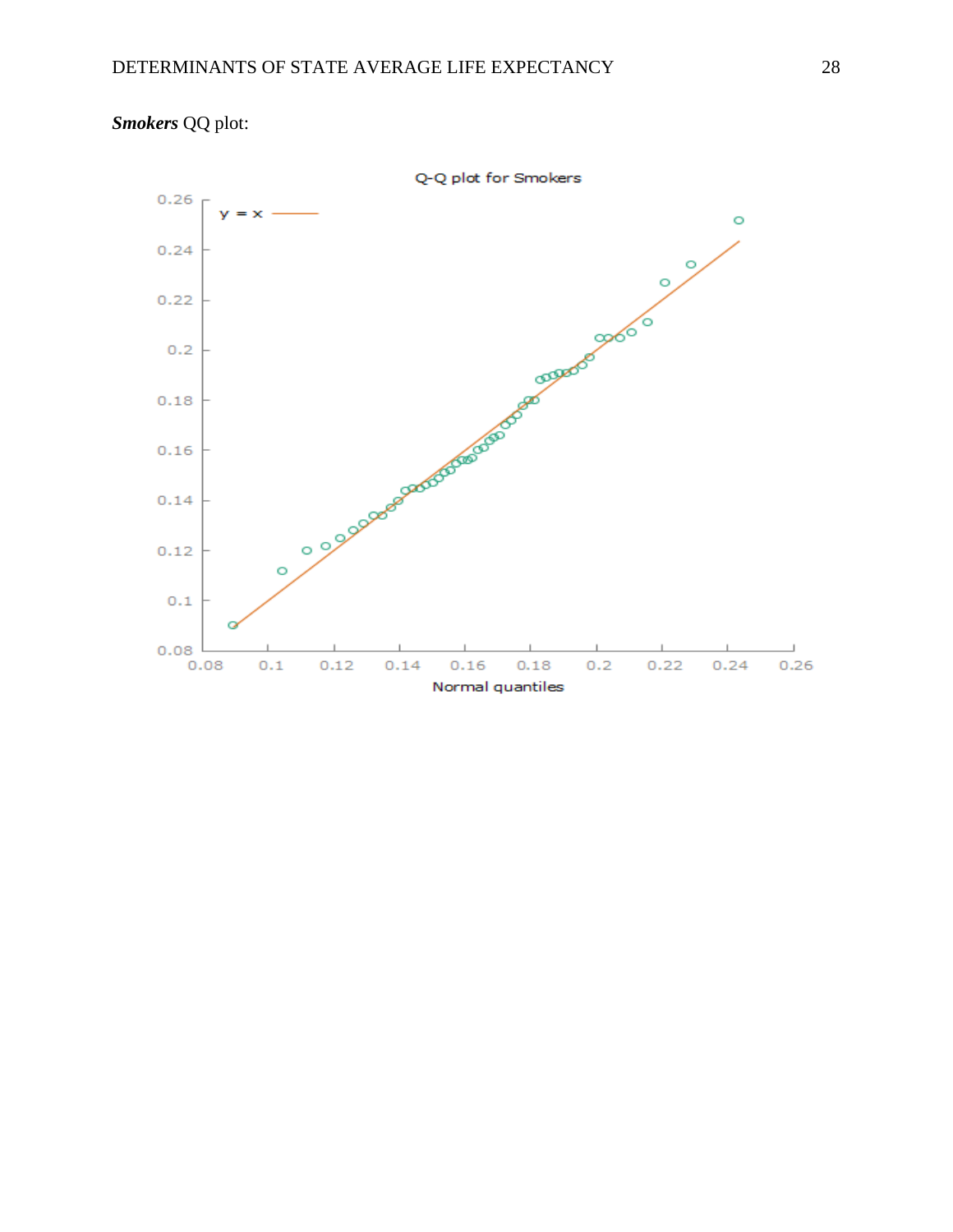

# *Uninsured* QQ plot: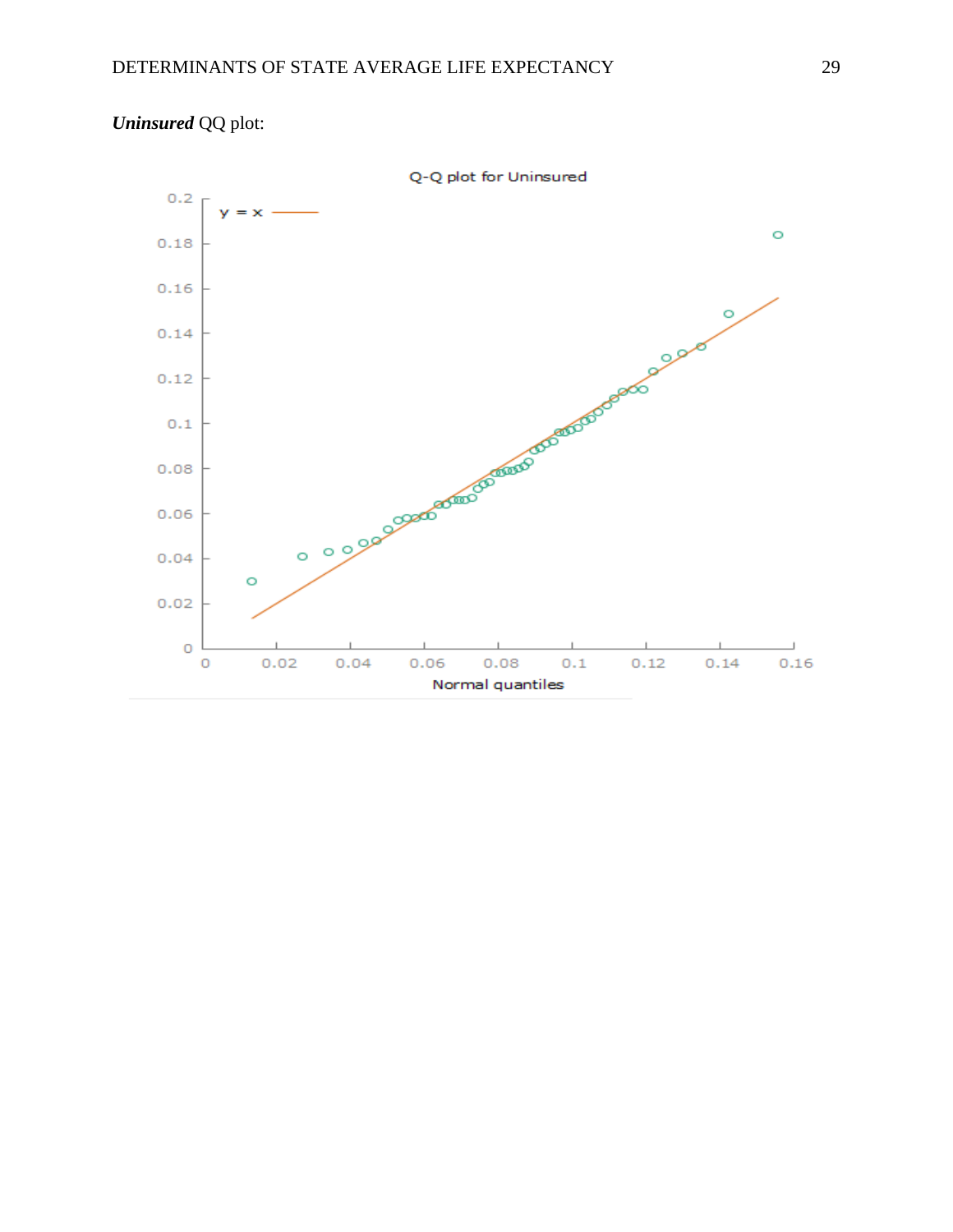

*Obesity* QQ plot: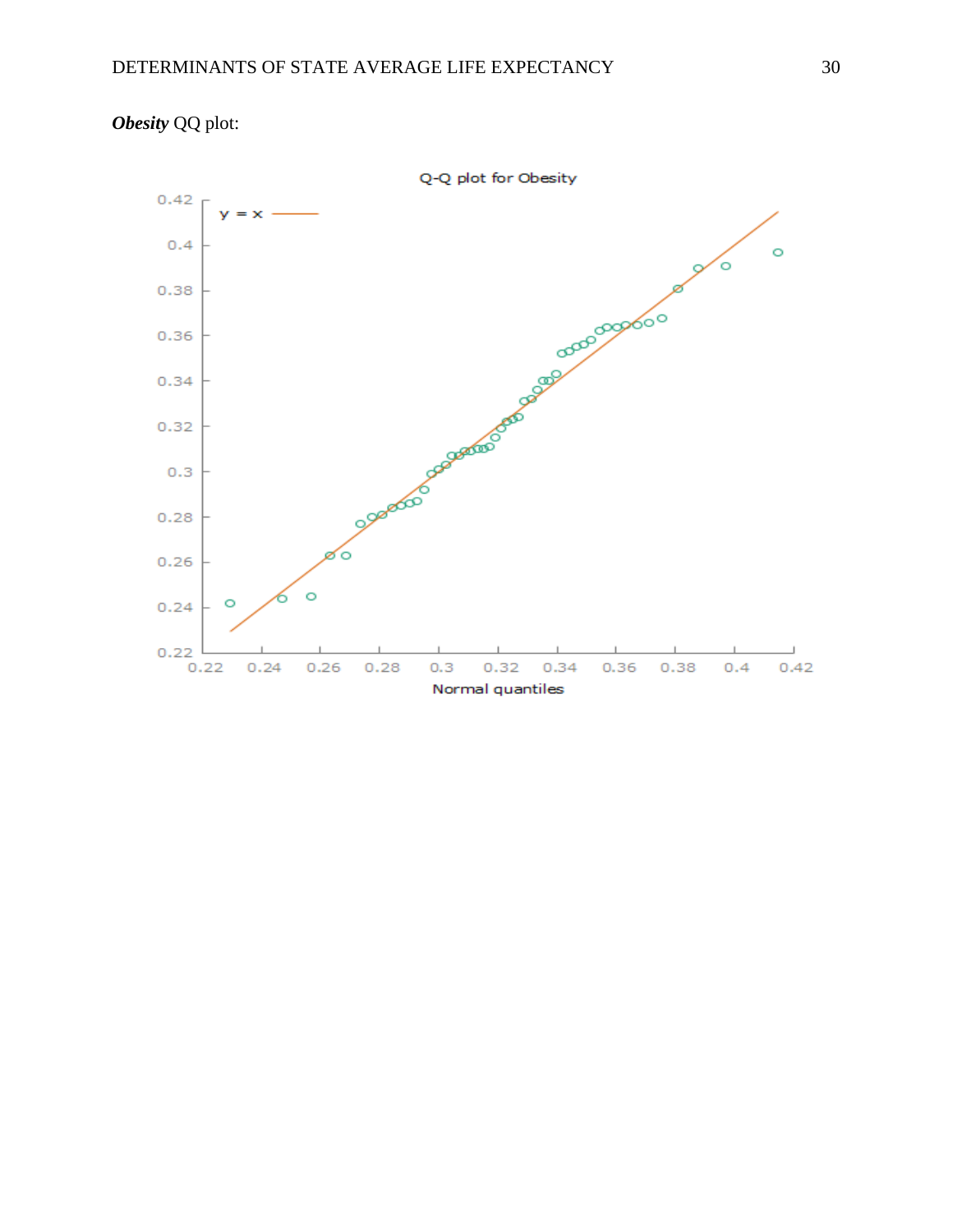

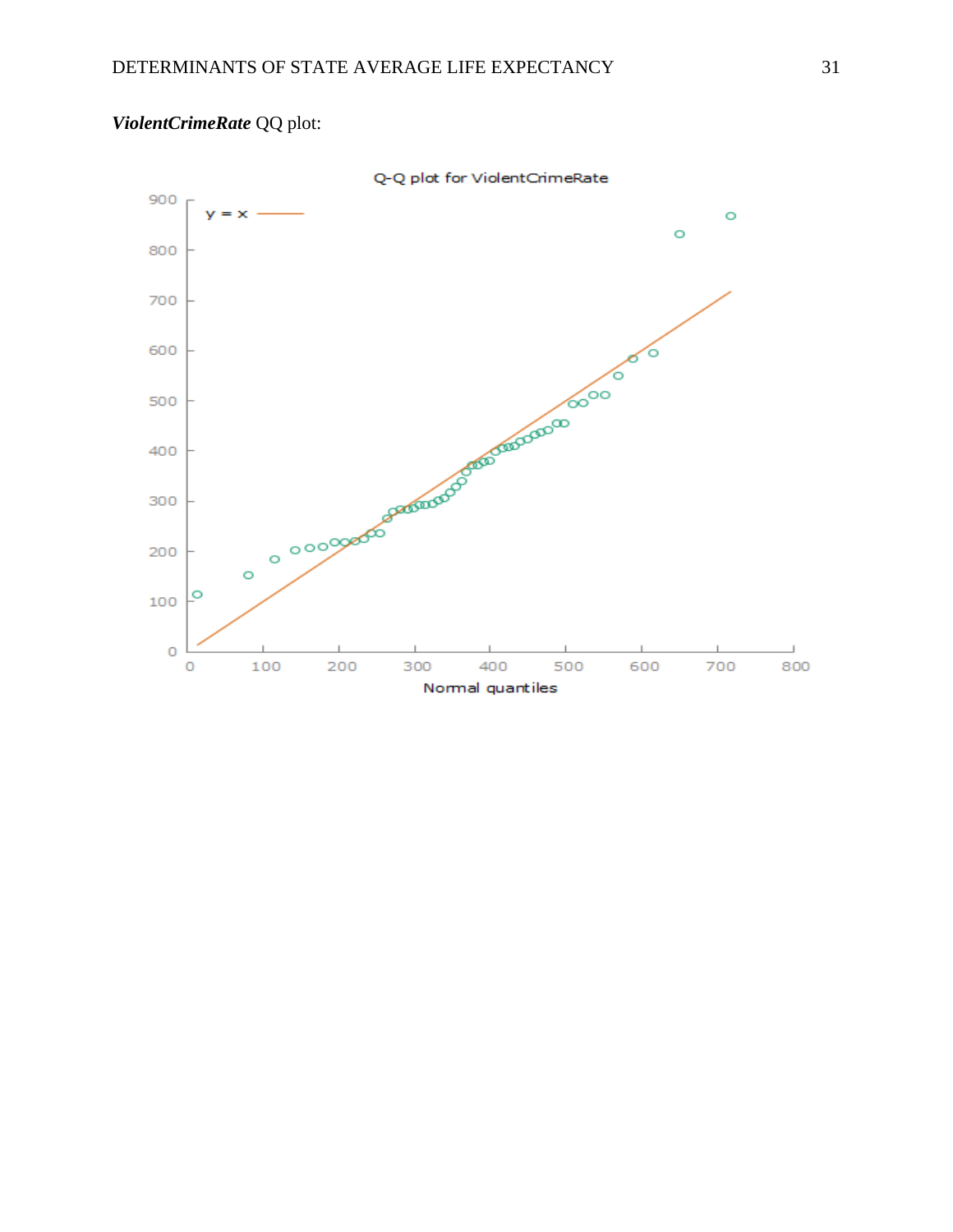# *SmallRiskFactors* QQ plot:

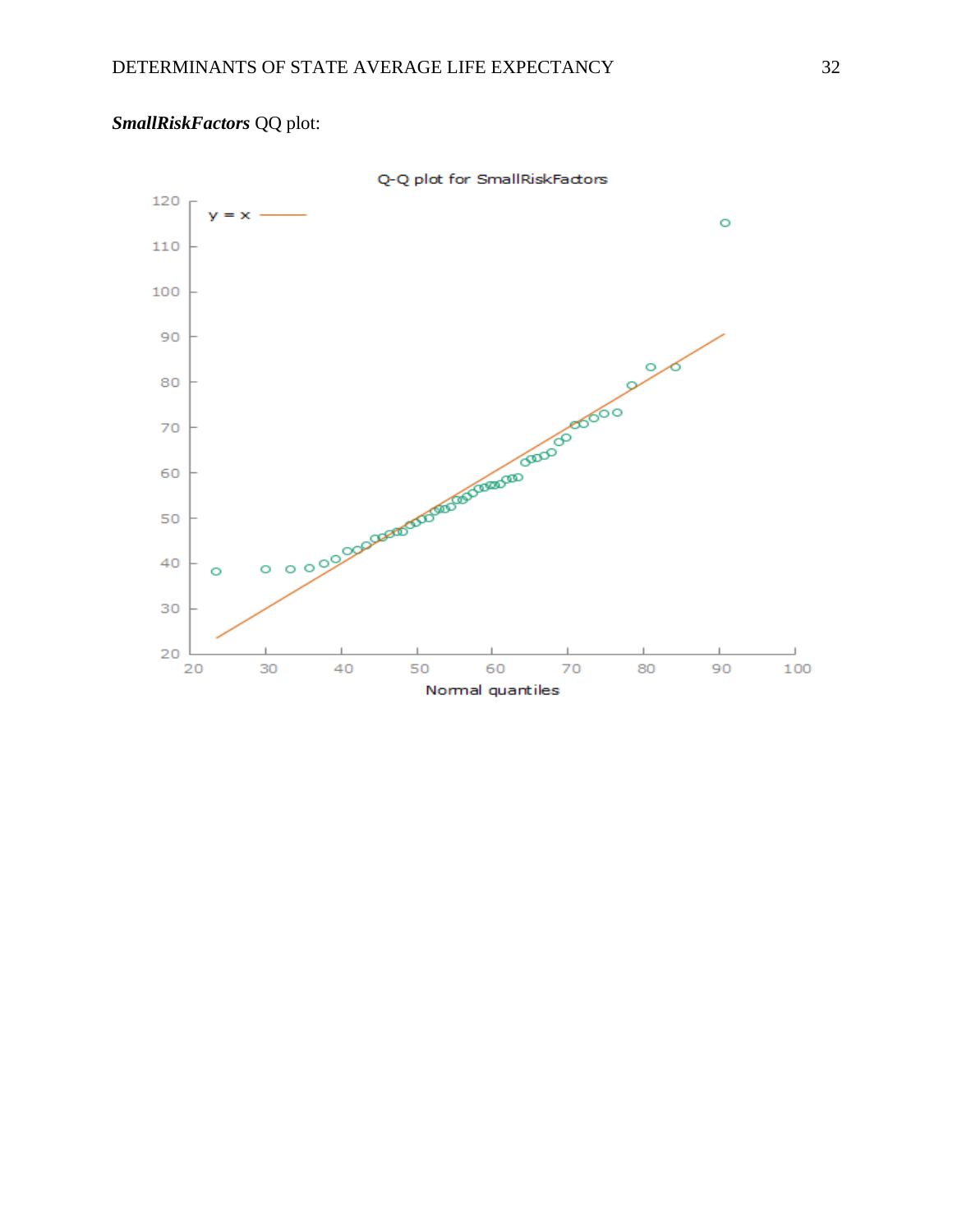